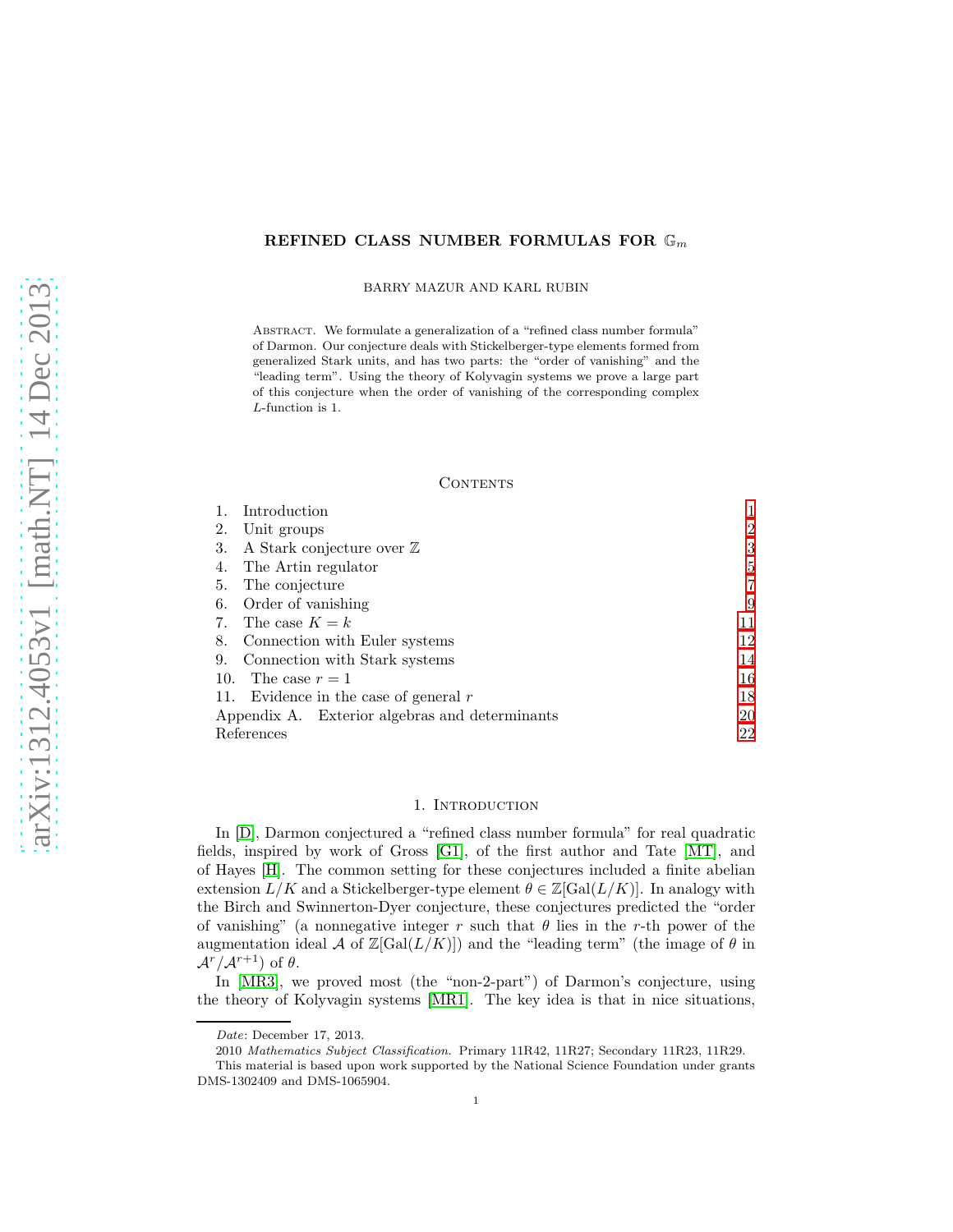the space of Kolyvagin systems is a free  $\mathbb{Z}_p$ -module of rank one, and hence two Kolyvagin systems that agree "at  $n = 1$ " must be equal. Darmon's conjecture for  $n = 1$  follows from the classical evaluation of  $L'(0, \chi)$  for a real quadratic Dirichlet character  $\chi$ .

In this paper we attempt to generalize both the statement and proof of Darmon's conjecture. To generalize the statement we rely on a suitable version of Stark's conjectures. Namely, given a finite abelian tower of number fields  $L/K/k$ , our proposed Conjecture [5.2](#page-6-1) relates the so-called "Rubin-Stark" elements  $\epsilon_{L,S_L}$  attached to  $L/k$ (see §[3\)](#page-2-0) with an "algebraic regulator" (see Definition [4.5\)](#page-5-0) constructed from Rubin-Stark elements  $\epsilon_{K,S_L}$  attached to  $K/k$  and L. Similar generalizations of Darmon's conjecture have recently been proposed independently by Sano [\[S1,](#page-21-7) Conjecture 4] and Popescu [\[P2\]](#page-21-8).

Our conjecture has two parts, the "order of vanishing" and the "leading term". We prove a large portion of the order of vanishing part of the conjecture in Theorem [6.3.](#page-9-0) We prove a large part of the leading term statement in Theorem [10.7](#page-17-1) following the method of [\[MR3\]](#page-21-5), but only under the rather strong assumption that the order of vanishing (the "core rank", in the language of  $[MR4]$ ) is one. As L varies, the elements  $\epsilon_{L,S_L}$  form an Euler system, and the elements  $\epsilon_{K,S_L}$  form what we call a Stark system. When the order of vanishing is one we can relate these systems and prove the leading term formula. In the final section we prove a weakened version of the leading term statement for general  $r$ , under some additional hypotheses.

**Notation.** Suppose throughout this paper that  $\mathcal O$  is an integral domain with field of fractions F, and let  $R = \mathcal{O}[\Gamma]$  with a finite abelian group  $\Gamma$ . We are mainly interested in the case where  $\mathcal{O} = \mathbb{Z}$  or  $\mathbb{Z}_p$  for some prime p.

If M is an R-module, we let  $M^* := \text{Hom}_R(M, R)$ . If  $\rho \in R$ , then  $M[\rho]$  will denote the kernel of multiplication by  $\rho$  in M.

If  $r \geq 0$ , then  $\wedge^r M$  (or  $\wedge_R^r M$ , if we need to emphasize the ring R) will denote the r-th exterior power of  $M$  in the category of  $R$ -modules, with the convention that  $\wedge^0 M = R$ . See [A](#page-19-0)ppendix A for more on the exterior algebra that we use. In particular, in Definition [A.3](#page-20-0) we define an R-lattice  $\wedge^{r,0} M \subset \wedge^r M \otimes F$ , containing the image of  $\wedge^r M$ , that will play an important role.

### 2. UNIT GROUPS

<span id="page-1-0"></span>Suppose  $K/k$  is a finite abelian extension of number fields. Let  $\Gamma = \text{Gal}(K/k)$ and  $R = \mathbb{Z}[\Gamma]$ . Fix a finite set S of places of k containing all infinite places and all places ramified in  $K/k$ , and a second finite set T of places of k, disjoint from S. Define:

- $S_K = \{\text{places of } K \text{ lying above places in } S\},\$
- $T_K = \{\text{places of } K \text{ lying above places in } T\},\$

 $U_{K,S,T} = \{x \in K^{\times} : |x|_w = 1 \text{ for all } w \notin S_K, x \equiv 1 \pmod{w} \text{ for all } w \in T_K\}.$ 

We assume further that  $K$  has no roots of unity congruent to 1 modulo all places in  $T_K$ , so that  $U_{K,S,T}$  is a free Z-module. When there is no fear of confusion, we will suppress the S and T and write  $U_K := U_{K,S,T}$ 

Suppose now that L is a finite abelian extension of k containing K. Let  $G :=$  $Gal(L/k)$  and  $H := Gal(L/K)$ , so  $G/H = \Gamma$ . Let  $\mathcal{A}_H \subset \mathbb{Z}[H]$  be the augmentation ideal, the ideal generated by  $\{h-1 : h \in H\}.$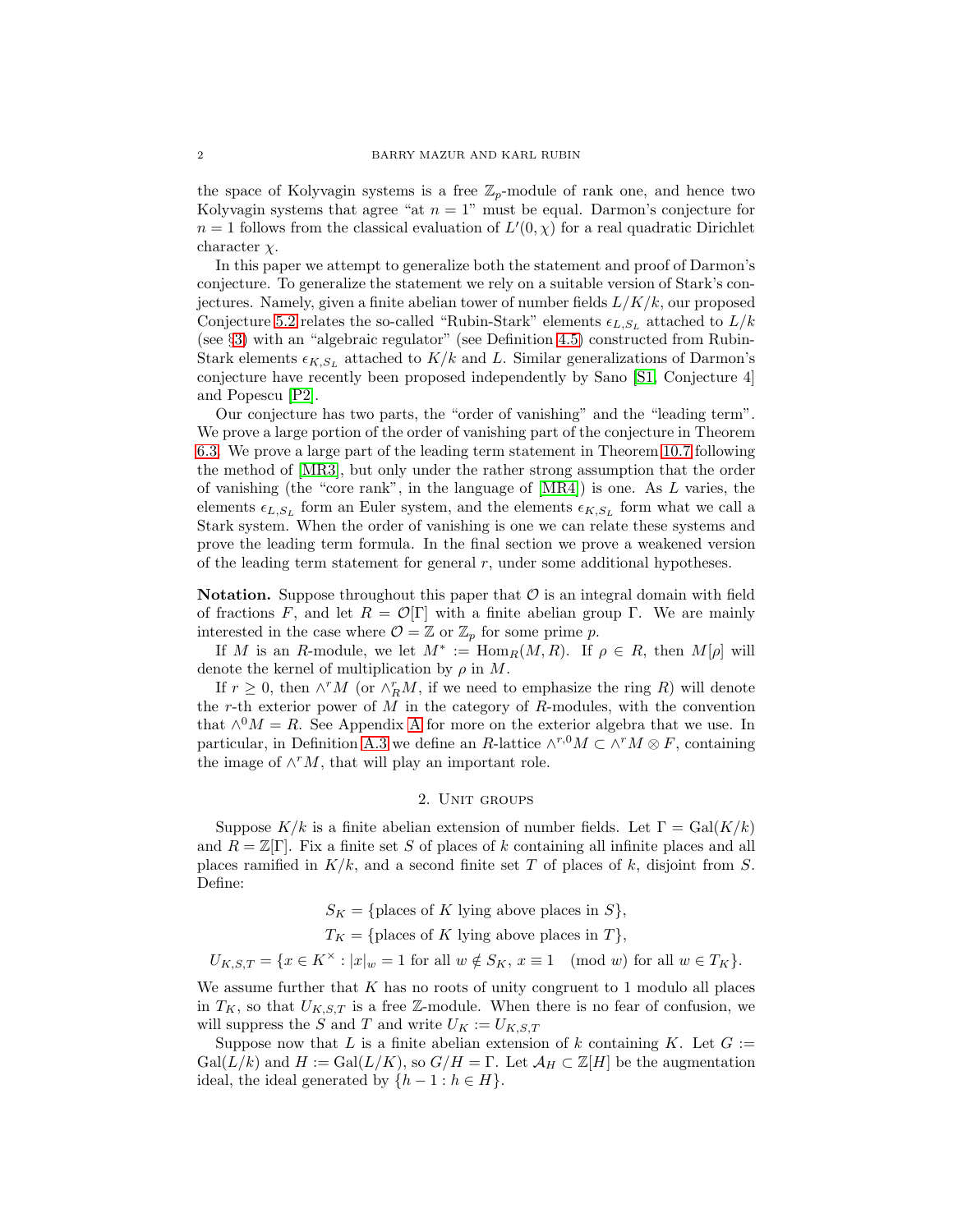<span id="page-2-2"></span>**Corollary 2.1.** For every  $s \leq r$  and every  $\rho \in \mathbb{Q}[\Gamma]$ , Proposition [A.6](#page-20-1) gives a *canonical pairing*

<span id="page-2-0"></span>
$$
(\wedge^{r,0}U_K)[\rho] \times \wedge^{r-s} \text{Hom}_{\Gamma}(U_K, \mathbb{Z}[\Gamma] \otimes_{\mathbb{Z}} A_H/A_H^2) \longrightarrow (\wedge^{s,0}U_K)[\rho] \otimes_{\mathbb{Z}} A_H^{r-s}/A_H^{r-s+1}.
$$
  
*Proof.* Apply Proposition A.6 with  $B := \bigoplus_{i \geq 0} A_H^i/A_H^{i+1}$  and  $n = 1$ .

## 3. A Stark conjecture over Z

In this section we recall the so-called Rubin-Stark conjecture over  $\mathbb Z$  for arbitrary order of vanishing from  $\lbrack \text{R1} \rbrack$ . When the order of vanishing (the integer r below) is one, this is essentially the "classical" Stark conjecture over  $\mathbb Z$  (see for example  $[T, \cdot]$ §IV.2] and [\[R1,](#page-21-10) Proposition 2.5]).

Keep the finite abelian extension  $K/k$  of number fields from §[2,](#page-1-0) with  $\Gamma =$  $Gal(K/k)$ , and the sets S, T of places of K. We define the Stickelberger function attached to  $K/k$  (and S and T) to be the meromorphic  $\mathbb{C}[\Gamma]$ -valued function

$$
\theta_{K/k}(s) = \theta_{K/k,S,T}(s) = \prod_{\mathfrak{p} \notin S} (1 - \mathrm{Fr}_{\mathfrak{p}}^{-1} \mathbf{N} \mathfrak{p}^{-s})^{-1} \prod_{\mathfrak{p} \in T} (1 - \mathrm{Fr}_{\mathfrak{p}}^{-1} \mathbf{N} \mathfrak{p}^{1-s})
$$

where  $Fr_p \in \Gamma$  is the Frobenius of the (unramified) prime  $\mathfrak{p}$ . If  $\chi \in \hat{\Gamma} := \text{Hom}(\Gamma, \mathbb{C}^{\times}),$ then applying  $\chi$  to the Stickelberger function yields the (modified at S and T) Artin L-function

$$
\chi(\theta_{K/k}(s)) = L_{S,T}(K/k; \bar{\chi}, s).
$$

**Definition 3.1.** If w is a place of K we write  $K_w$  for the completion of K at w and  $| \nvert_w: K_w \to \mathbb{R}^+ \cup \{0\}$  for the absolute value normalized so that

$$
|x|_w = \begin{cases} \pm x \text{ (the usual absolute value)} & \text{if } K_w = \mathbb{R}, \\ x\bar{x} & \text{if } K_w = \mathbb{C}, \\ \mathbf{N}w^{-\text{ord}_w(x)} & \text{if } K_w \text{ is nonarchimedean} \end{cases}
$$

where  $\mathbf{N}w$  is the cardinality of the residue field of the finite place w.

<span id="page-2-1"></span>**Definition 3.2.** Suppose now that  $S' \subset S$  is a subset such that every  $v \in S'$ splits completely in  $K/k$ . Let  $r = |S'| \geq 0$ . Let  $S'_{K}$  denote the set of primes of K above S', and let  $W_{K,S'}$  denote the free abelian group on  $S'_{K}$ , so  $W_{K,S'}$  is a free  $\mathbb{Z}[\Gamma]$ -module of rank r.

Define a  $\mathbb{Z}[\Gamma]$ -homomorphism  $\eta_K^{\log}: U_K \to W_{K,S'} \otimes \mathbb{R}$  by

$$
\eta_K^{\log}(u) = \sum_{w \in S'_K} w \otimes \log|u|_w.
$$

If L is an abelian extension of K with Galois group  $H := \text{Gal}(L/K)$ , and  $\mathcal{A}_H \subset$  $\mathbb{Z}[H]$  is the augmentation ideal, let  $[\cdot \, , L_w/K_w] : K_w^{\times} \to H$  denote the local Artin symbol (this is independent of the choice of place of  $L$  above  $w$ ) and define a  $\mathbb{Z}[\Gamma]$ -homomorphism  $\eta_{L/K}^{\text{Art}} : U_K \to W_{K,S'} \otimes_{\mathbb{Z}} A_H / A_H^2$  by

$$
\eta_{L/K}^{\text{Art}}(u) := \sum_{w \in S'_K} w \otimes ([u, L_w/K_w] - 1).
$$

Definition 3.3. Let

$$
\mathcal{R}^{\infty} = \mathcal{R}^{\infty}_{K,S,T,S'} : \wedge^r U_K \otimes_{\Gamma} \wedge^r W_{K,S'}^* \longrightarrow \mathbb{R}[\Gamma]
$$

be the classical regulator map induced by  $\eta_K^{\log} : \wedge^r U_K \to \wedge^r W_{K,S'} \otimes \mathbb{R}$  and the natural isomorphism  $\wedge^r W_{K,S'} \otimes \wedge^r W_{K,S'}^* \to \mathbb{Z}[\Gamma].$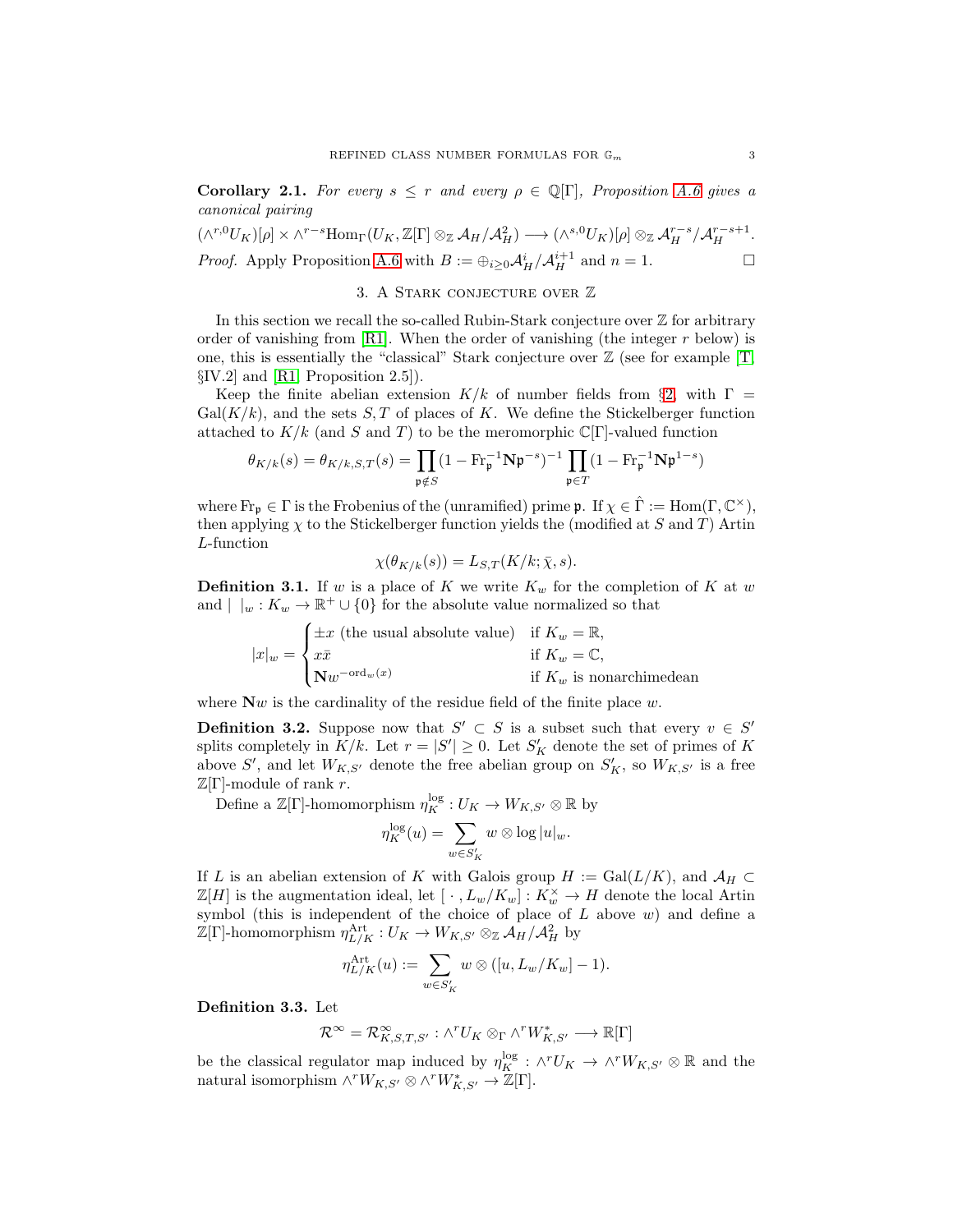Concretely, the map  $\mathcal{R}^{\infty}$  is given as follows. If  $w \in S_K'$ , let  $w^* \in W_{K,S'}^*$  be the map

$$
w^* \bigg( \sum_{z \in S'_K} a_z z \bigg) := \sum_{\gamma \in \Gamma} a_{\gamma w} \, \gamma.
$$

If  $v_1, \ldots, v_r$  is an ordering of the places in S', and for each i we choose a place  $w_i$ of K above  $v_i$ , then  $w_1 \wedge \cdots \wedge w_r$  is a  $\mathbb{Z}[\Gamma]$ -basis of  $\wedge^r W_{K,S'}$ , and  $w_1^* \wedge \cdots \wedge w_r^*$  is the dual basis of  $\wedge^r W^*_{K,S'}$ . Then

$$
\mathcal{R}^{\infty}((u_1 \wedge \cdots \wedge u_r) \otimes (w_1^* \wedge \cdots \wedge w_r^*)) = \det \left( \sum_{\gamma \in \Gamma} \log |u_i^{\gamma}|_{w_j} \gamma^{-1} \right).
$$

<span id="page-3-0"></span>**Definition 3.4.** Write 1 for the trivial character of Γ. For every  $\chi \in \hat{\Gamma}$  there is an idempotent

$$
e_\chi=|\Gamma|^{-1}\sum_{\gamma\in\Gamma}\chi(\gamma)\gamma^{-1}\in\mathbb C[\Gamma],
$$

and we define a nonnegative integer  $r(\chi) = r(\chi, S)$  by

$$
(3.5) \ \ r(\chi) = \text{ord}_{s=0} L_S(s, \bar{\chi}) = \dim_{\mathbb{C}} e_{\chi} \mathbb{C} U_K = \begin{cases} |\{v \in S : \chi(\Gamma_v) = 1\}| & \text{if } \chi \neq 1\\ |S| - 1 & \text{if } \chi = 1 \end{cases}
$$

where  $\Gamma_v$  is the decomposition group of v in  $\Gamma$  (see for example [\[T,](#page-21-11) Proposition I.3.4]). If  $r \geq 0$  is such that S contains r places that split completely in  $K/k$ , and  $|S| \geq r+1$ , then  $r(\chi) \geq r$  for every  $\chi \in \hat{\Gamma}$ , and we let

$$
\rho_{K,r} := \sum_{\chi \in \hat{\Gamma}, r(\chi) \neq r} e_{\chi} \in \mathbb{Q}[\Gamma].
$$

The following is the "Stark conjecture over  $\mathbb{Z}$ " that we will use.

**Conjecture**  $\text{St}(K/k, S, T, S')$  (= Conjecture B' of [\[R1\]](#page-21-10)). Suppose that:

- (i) S *is a finite set of places of* k *containing all archimedean places and all places ramifying in* K/k*,*
- (ii) T *is a finite set of places of* K, disjoint from S, such that  $U_{K,S,T}$  contains *no roots of unity,*

(iii)  $S' \subsetneq S$  *contains only places that split completely in* K.

Let  $r = |S'|$ . Then there is a unique element

$$
\epsilon_K = \epsilon_{K,S,T,S'} \in (\wedge^{r,0} U_{K,S,T}) [\rho_{K,r}] \otimes_{\Gamma} \wedge^r W_{K,S'}^*
$$

*such that*

$$
\mathcal{R}^{\infty}(\epsilon_K) = \lim_{s \to 0} s^{-r} \theta_{K/k}(s).
$$

By Conjecture  $\text{St}(K/k)$  we will mean the conjecture that  $\text{St}(K/k, S, T, S')$  holds for all choices of  $S$ ,  $T$ , and  $S'$  satisfying the hypotheses above.

Recall that  $\wedge^r W^*_{K,S'}$  is free of rank one over  $\mathbb{Z}[\Gamma]$ . The uniqueness of  $\epsilon_{K,S,T,S'}$ is automatic because  $\mathcal{R}^{\infty}$  is injective on  $(\wedge^{r,0}U_{K,S,T})[\rho_{K,r}] \otimes_{\Gamma} \wedge^r W^*_{K,S'}$  (see for example [\[R1,](#page-21-10) Lemma 2.7]).

Conjecture  $St(K/k, S, T, S')$  is known to be true in the following cases:

- $r = 0$  (in which case  $\epsilon_K := \theta_{K/k}(0) \in \mathbb{Z}[\Gamma]$ , which was proved independently by Deligne and Ribet, Cassou-Noguès, and Barsky),
- • $K/k$  is quadratic ([\[R1,](#page-21-10) Theorem 3.5]),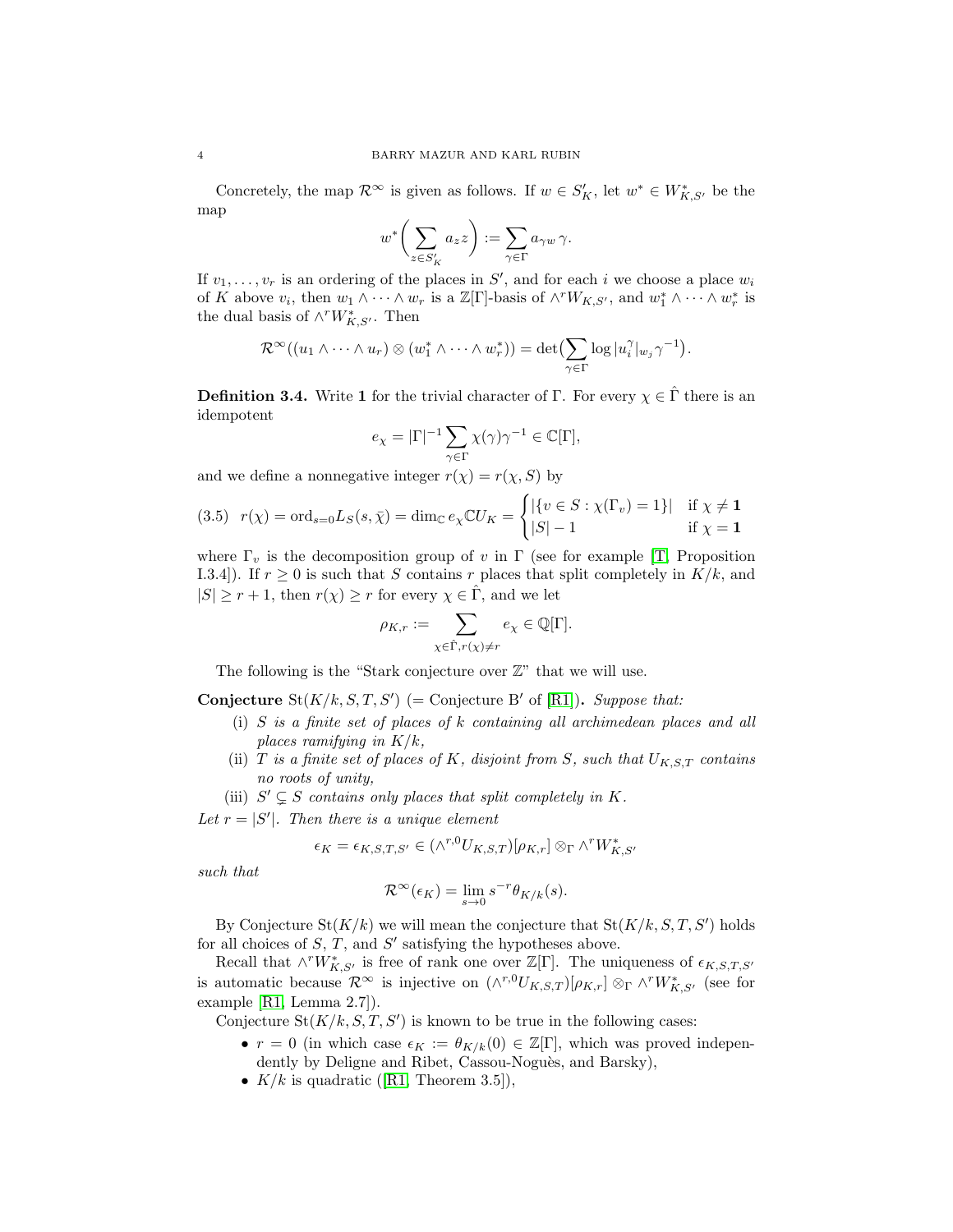- $k = \mathbb{Q}$  (proved by Burns in [\[Bur,](#page-21-12) Theorem A]),
- $S S'$  contains a prime that splits completely in  $K/k$  ([\[R1,](#page-21-10) Proposition 3.1]).

<span id="page-4-5"></span>**Lemma 3.6.** *Suppose that*  $S - S'$  *contains a place that splits completely in*  $K/k$ , and  $|S - S'|$  ≥ 2*.* Then  $\epsilon_K = 0$  satisfies Conjecture St(K/k, S, T, S').

<span id="page-4-0"></span>*Proof.* In this case  $r(\chi, S) > r = |S'|$  for every  $\chi \in \hat{\Gamma}$ , so  $\lim_{s\to 0} s^{-r}\theta_{K/k}(s) = 0$ and  $\rho_{K,r} = 1$  in Definition [3.4](#page-3-0). The lemma follows.

### 4. The Artin regulator

Fix a finite abelian extension  $L/k$  of number fields, and an intermediate field  $K$ ,  $k \subset K \subset L$ . Let  $G := \text{Gal}(K/k)$ ,  $H := \text{Gal}(K/F)$  and  $\Gamma := \text{Gal}(F/k) = G/H$ .



Fix a finite set S of places of k containing all archimedean places and all primes ramifying in  $L/k$ . Fix a second finite set of primes T of k, disjoint from S, such that  $U_L = U_{L,S,T}$  contains no roots of unity.

Suppose that we have a filtration  $S' \subset S'' \subsetneq S$ , where every  $v \in S''$  splits completely in  $K/k$ , and every  $v \in S'$  splits completely in  $L/k$ . Let  $r = |S'|$  and  $s = |S''| - |S'|$ .

For the rest of this section, we keep  $S, S', S''$  and T fixed, and we suppress them from the notation when possible.

For every subset  $\Sigma \subset S''$ , let  $W_{K,\Sigma}$  denote the free abelian group on the set of primes of K above  $\Sigma$ , and similarly with L in place of K. Then  $W_{K,\Sigma}$  is a free  $\mathbb{Z}[\Gamma]$ -module of rank  $|\Sigma|$ , we have

<span id="page-4-3"></span>(4.1) 
$$
W_{K,S''} = W_{K,S'} \oplus W_{K,S''-S'}, \quad \wedge^{r+s} W_{K,S''} = \wedge^r W_{K,S'} \otimes_{\Gamma} \wedge^s W_{K,S''-S'},
$$

and the natural map  $S_L \to S_K$ , that takes a place of L to its restriction to K, induces an isomorphism of free modules

<span id="page-4-4"></span>(4.2) 
$$
W_{L,S'} \otimes_G \mathbb{Z}[\Gamma] \xrightarrow{\sim} W_{K,S'}.
$$

Let  $\eta_{L/K}^{\text{Art}} \in \text{Hom}_{\Gamma}(U_K, W_{K,S''-S'} \otimes_{\mathbb{Z}} A_H/\mathcal{A}_H^2)$  be the map of Definition [3.2,](#page-2-1) with the augmentation ideal  $\mathcal{A}_H$  as in §[2.](#page-1-0) Composition with  $\eta_{L/K}^{\text{Art}}$  gives a  $\mathbb{Z}[\Gamma]$ -homomorphism

(4.3) 
$$
W_{K,S''-S'}^* \longrightarrow \text{Hom}_{\Gamma}(U_K, \mathbb{Z}[\Gamma] \otimes_{\mathbb{Z}} \mathcal{A}_H/\mathcal{A}_H^2).
$$

Corollary [2.1](#page-2-2) gives a canonical pairing

<span id="page-4-2"></span><span id="page-4-1"></span> $(\wedge^{r+s,0}U_K)\times \wedge^s\text{Hom}_{\Gamma}(U_K,\mathbb{Z}[\Gamma]\otimes_{\mathbb{Z}}\mathcal{A}_H/\mathcal{A}_H^2)\longrightarrow (\wedge^{r,0}U_K)\otimes_{\mathbb{Z}}\mathcal{A}_H^s/\mathcal{A}_H^{s+1},$ 

and using [\(4.3\)](#page-4-1) we can pull this back to a pairing

 $(4.4)$  ${}^{r+s,0}U_K \rangle \times \wedge^s W^*_{K,S''-S'} \longrightarrow (\wedge^{r,0}U_K)\otimes_{{\mathbb Z}} {\mathcal A}_H^s/{\mathcal A}_H^{s+1}.$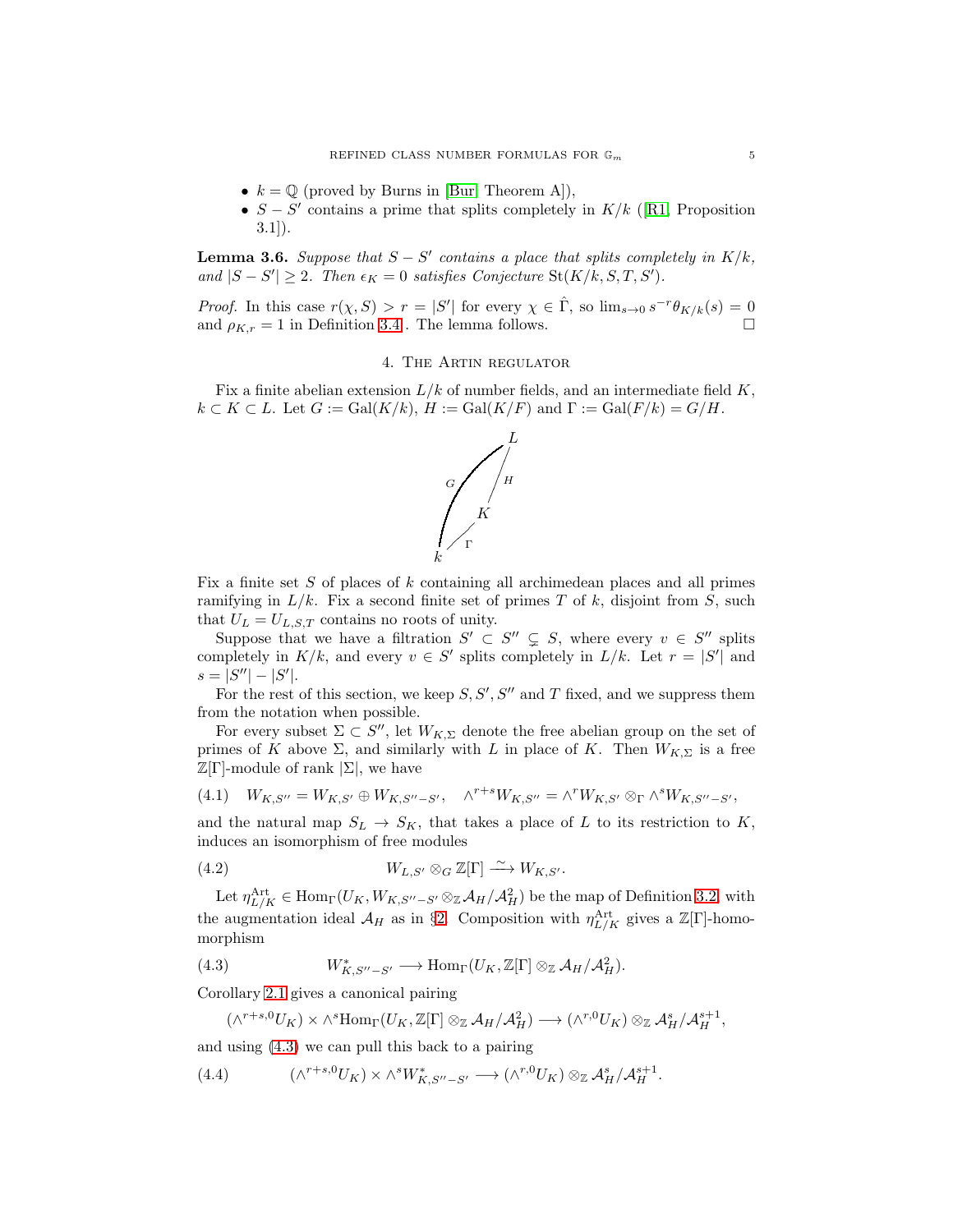<span id="page-5-0"></span>**Definition 4.5.** Tensoring both sides of [\(4.4\)](#page-4-2) with  $\wedge^r W^*_{K,S'}$  and using [\(4.1\)](#page-4-3), we define an algebraic regulator map  $\mathcal{R}_{L/K}^{\text{Art}} = \mathcal{R}_{L/K,S,S',S''}^{\text{Art}}$ 

$$
\mathcal{R}_{L/K}^{\text{Art}}: (\wedge^{r+s,0} U_K) \otimes_{\Gamma} \wedge^{r+s} W_{K,S''}^* \longrightarrow (\wedge^{r,0} U_K) \otimes_{\Gamma} \wedge^r W_{K,S'}^* \otimes_{\mathbb{Z}} \mathcal{A}_H^s / \mathcal{A}_H^{s+1}.
$$

**Definition 4.6.** Let  $\iota_{L/K} : \mathbb{Z}[\Gamma] \hookrightarrow \mathbb{Z}[G]$  denote the natural  $\mathbb{Z}[G]$ -module homomorphism that sends  $\gamma \in \Gamma$  to  $\sum_{g \in \gamma} g$ , viewing  $\gamma$  as an H-coset. Then  $\iota_{L/K}$  is not a ring homomorphism, but rather

(4.7) 
$$
\iota_{L/K}(\alpha)\iota_{L/K}(\beta) = [L:K]\iota_{L/K}(\alpha\beta).
$$

Note that  $\iota_{L/K}$  is a  $\mathbb{Z}[G]$ -module isomorphism  $\mathbb{Z}[\Gamma] \xrightarrow{\sim} \mathbb{Z}[G]^H$ . As in §[2,](#page-1-0) let

<span id="page-5-1"></span>
$$
U_K^* := \mathrm{Hom}_{\Gamma}(U_K,\mathbb{Z}[\Gamma]), \quad U_L^* := \mathrm{Hom}_G(U_L,\mathbb{Z}[G]).
$$

If  $\varphi \in U_L^*$ , then  $\varphi(U_K) \subset \mathbb{Z}[G]^H$ , and we define  $\varphi^K = \iota_{L/K}^{-1} \circ \varphi|_{U_K} \in U_K^*$ .

Let  $j_{L/K}: U_K \hookrightarrow U_L$  denote the natural inclusion, and  $\wedge^s j_{L/K}: \wedge^s U_K \to \wedge^s U_L$ the induced map (if  $s = 0$ , we let  $\wedge^0 j_{L/K} = \iota_{L/K} : \mathbb{Z}[\Gamma] \to \mathbb{Z}[G]).$ 

<span id="page-5-2"></span> $\textbf{Lemma 4.8.} \ \wedge^r j_{L/K}(\wedge^{r,0} U_K) \subset [L:K]^{\max\{0,r-1\}} \wedge^{r,0} U_L.$ 

*Proof.* If  $r = 0$  there is nothing to prove, so assume  $r \geq 1$ . Suppose  $\varphi_1, \ldots, \varphi_r \in U_L^*$ . Let  $\varphi = \varphi_1 \wedge \cdots \wedge \varphi_r \in \wedge^r U_L^*$ , and  $\varphi^K = \varphi_1^K \wedge \cdots \wedge \varphi_r^K \in \wedge^r U_K^*$ . Using [\(4.7\)](#page-5-1) and the evaluation [\(A.2\)](#page-20-2) of  $\varphi$  and  $\varphi^K$  as determinants, we have a commutative diagram

$$
\wedge^{r,0}U_L \longrightarrow \wedge^r U_L \otimes \mathbb{Q} \xrightarrow{\varphi} \mathbb{Q}[G]
$$

$$
\wedge^r j_{L/K} \qquad \qquad \downarrow \qquad \qquad [\Lcolon K]^{r-1} \iota_{L/K}
$$

$$
\wedge^{r,0} U_K \longrightarrow \wedge^r U_K \otimes \mathbb{Q} \xrightarrow{\varphi^K} \mathbb{Q}[\Gamma]
$$

By definition  $\varphi^K(\wedge^{r,0}U_K) \subset \mathbb{Z}[\Gamma]$ , so  $\varphi(\wedge^r j_{L/K}(\wedge^{r,0}U_K)) \subset [L:K]^{r-1}\mathbb{Z}[G]$ . Since these  $\varphi$  generate  $\wedge^r U_L^*$ , this proves the lemma.

<span id="page-5-3"></span>**Lemma 4.9.** *The map*  $[L: K]^{-\max\{0, r-1\}} \wedge^r j_{L/K} : \wedge^{r,0} U_K \rightarrow \wedge^{r,0} U_L$  and the *inverse of the isomorphism* [\(4.2\)](#page-4-4) *induce a map*

$$
\mathbf{j}_{L/K}:(\wedge^{r,0}U_K)\otimes_{\Gamma}\wedge^r W_{K,S'}^*\longrightarrow(\wedge^{r,0}U_L)\otimes_{G}\wedge^r W_{L,S'}^*.
$$

*Proof.* Using  $(4.2)$  for the second equality, we have

$$
(\wedge^{r,0}U_K) \otimes_{\Gamma} \wedge^r W_{K,S'}^* = (\wedge^{r,0}U_K) \otimes_G \wedge^r W_{K,S'}^*
$$
  

$$
= (\wedge^{r,0}U_K) \otimes_G (\wedge^r W_{L,S'}^* \otimes_G \mathbb{Z}[\Gamma])
$$
  

$$
= ((\wedge^{r,0}U_K) \otimes_G \mathbb{Z}[\Gamma]) \otimes_G \wedge^r W_{L,S'}^*
$$
  

$$
= (\wedge^{r,0}U_K) \otimes_G \wedge^r W_{L,S'}^*.
$$

Now the lemma follows from Lemma [4.8.](#page-5-2)

$$
6\quad
$$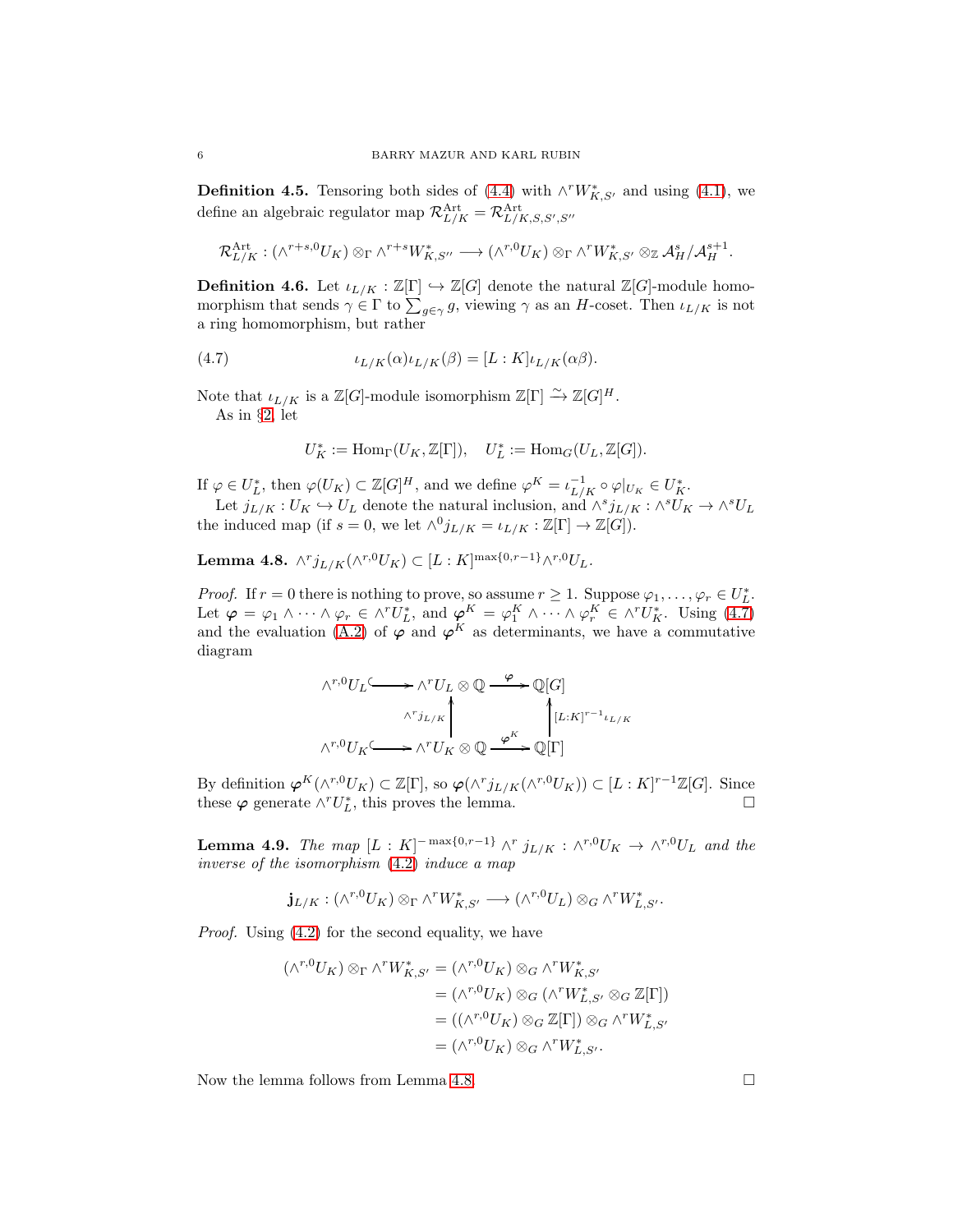### 5. The conjecture

<span id="page-6-0"></span>Let  $L/K/k$ , G, H,  $\Gamma$ , S, T, S', S'' be as in §[4.](#page-4-0) The hypotheses of Conjectures  $St(L/k, S, T, S')$  and  $St(K/k, S, T, S'')$  are all satisfied, and if those conjectures both hold they provide us with elements

$$
\epsilon_L := \epsilon_{L,S,T,S'} \in (\wedge^{r,0} U_L)[\rho_{L,r}] \otimes_G \wedge^r W_{L,S'}^* \subset \wedge^r U_L \otimes_G \wedge^r W_{L,S'}^* \otimes_{\mathbb{Z}} \mathbb{Q},
$$
  
\n
$$
\epsilon_K := \epsilon_{K,S,T,S''} \in (\wedge^{r+s,0} U_K)[\rho_{K,r+s}] \otimes_{\Gamma} \wedge^{r+s} W_{K,S''}^*
$$
  
\n
$$
\subset \wedge^{r+s} U_K \otimes_{\Gamma} \wedge^{r+s} W_{K,S''}^* \otimes_{\mathbb{Z}} \mathbb{Q}.
$$

Definition 5.1. If M is a Z[H]-module, define the *twisted trace*

$$
\mathrm{Tw}_{L/K}: M \longrightarrow M \otimes_{\mathbb{Z}} \mathbb{Z}[H]
$$

by  $\mathrm{Tw}_{L/K}(m) := \sum_{h \in H} m^h \otimes h^{-1} \in M \otimes_{\mathbb{Z}} \mathbb{Z}[H].$ 

We will think of  $Tw_{L/K}(\epsilon_L)$  as a generalized Stickelberger element. The following conjecture is inspired by conjectures in [\[MT,](#page-21-3) [G1,](#page-21-2) [G2,](#page-21-13) [D\]](#page-21-1).

<span id="page-6-1"></span>Conjecture 5.2. With  $(L/K/k, S, T, S', S'')$  as in §[4,](#page-4-0) suppose that Conjectures  $St(L/k, S, T, S')$  and  $St(K/k, S, T, S'')$  both hold.

(i) *"Order of vanishing":*

$$
\mathrm{Tw}_{L/K}(\epsilon_L) \in (\wedge^{r,0} U_L) \otimes_G \wedge^r W^*_{L,S'} \otimes_{\mathbb{Z}} \mathcal{A}_H^s.
$$

(ii) *"Leading term": with the maps*  $j_{L/K}$  *of Lemma [4.9](#page-5-3) and*  $\mathcal{R}_{L/K}^{\text{Art}}$  *of Definition [4.5,](#page-5-0) we have*

$$
\mathrm{Tw}_{L/K}(\epsilon_L) \equiv (\mathbf{j}_{L/K} \otimes 1)(\mathcal{R}_{L/K}^{\mathrm{Art}}(\epsilon_K))
$$

 $in \ (\wedge^{r,0} U_L) \otimes_G \wedge^r W_{L,S'}^* \otimes_{\mathbb{Z}} \mathcal{A}_H^s / \mathcal{A}_H^{s+1}.$ 

**Remark 5.3.** Suppose that  $k = \mathbb{Q}$ , K is a real quadratic field, and  $L = K(\mu_n)^+$ (the real subfield of the extension of  $K$  generated by the  $n$ -th roots of unity) with *n* prime to the conductor of  $K/\mathbb{Q}$ . Let  $S' := {\infty}$  and  $S'' := {\infty} \cup {\ell : \ell \mid n}$  (so  $r = 1$ ). In this case St( $L/k, S, T, S'$ ) and St( $K/k, S, T, S''$ ) are known to hold, and Conjecture [5.2](#page-6-1) is essentially the same as Darmon's conjecture in [\[D,](#page-21-1) §4]. This case was studied in detail in [\[MR3\]](#page-21-5).

See §[10](#page-15-0) for more about the case  $r = 1$ .

<span id="page-6-2"></span>Proposition 5.4. *If* r = 0 *then Conjecture [5.2](#page-6-1) is equivalent to the conjecture of Gross in* [\[G1,](#page-21-2) Conjecture 7.6] *and* [\[G2\]](#page-21-13) *(see Conjecture*  $\tilde{A}_{\mathbb{Z}}(L/K/k, S, T, s)$  *of* [\[P1\]](#page-21-14)).

Before proving Proposition [5.4,](#page-6-2) we have the following two lemmas. Let  $J_H :=$  $\mathbb{Z}[G]\mathcal{A}_H$  be the kernel of the natural projection  $\mathbb{Z}[G] \rightarrow \mathbb{Z}[\Gamma]$ .

<span id="page-6-3"></span>Lemma 5.5. *There are natural isomorphisms*

- (i)  $H \xrightarrow{\sim} \mathcal{A}_H/\mathcal{A}_H^2$ *, given by*  $h \mapsto (h-1)$ *,*
- (ii)  $\mathbb{Z}[\Gamma] \otimes_{\mathbb{Z}} \mathcal{A}_{H}^{r} / \mathcal{A}_{H}^{r+1} \xrightarrow{\sim} J_{H}^{r} / J_{H}^{r+1}$  *for every*  $r \geq 0$ *, given by*  $\gamma \otimes \alpha \mapsto \alpha \overline{\gamma}$ *, where*  $\bar{\gamma}$  *is any lift of*  $\gamma$  *to*  $\mathbb{Z}[G]$ *.*

*Proof.* This is a standard exercise. □

<span id="page-6-4"></span>**Lemma 5.6.** *Define*  $\psi : \mathbb{Z}[G] \to \mathbb{Z}[G] \otimes_{\mathbb{Z}} \mathbb{Z}[H]$  *by*  $\psi(\rho) = \sum_{h \in H} h\rho \otimes h^{-1}$ *. Then:* 

(i)  $\psi$  *is an injective*  $\mathbb{Z}[G]$ -module homomorphism (with G acting on the left *on*  $\mathbb{Z}[G] \otimes_{\mathbb{Z}} \mathbb{Z}[H]),$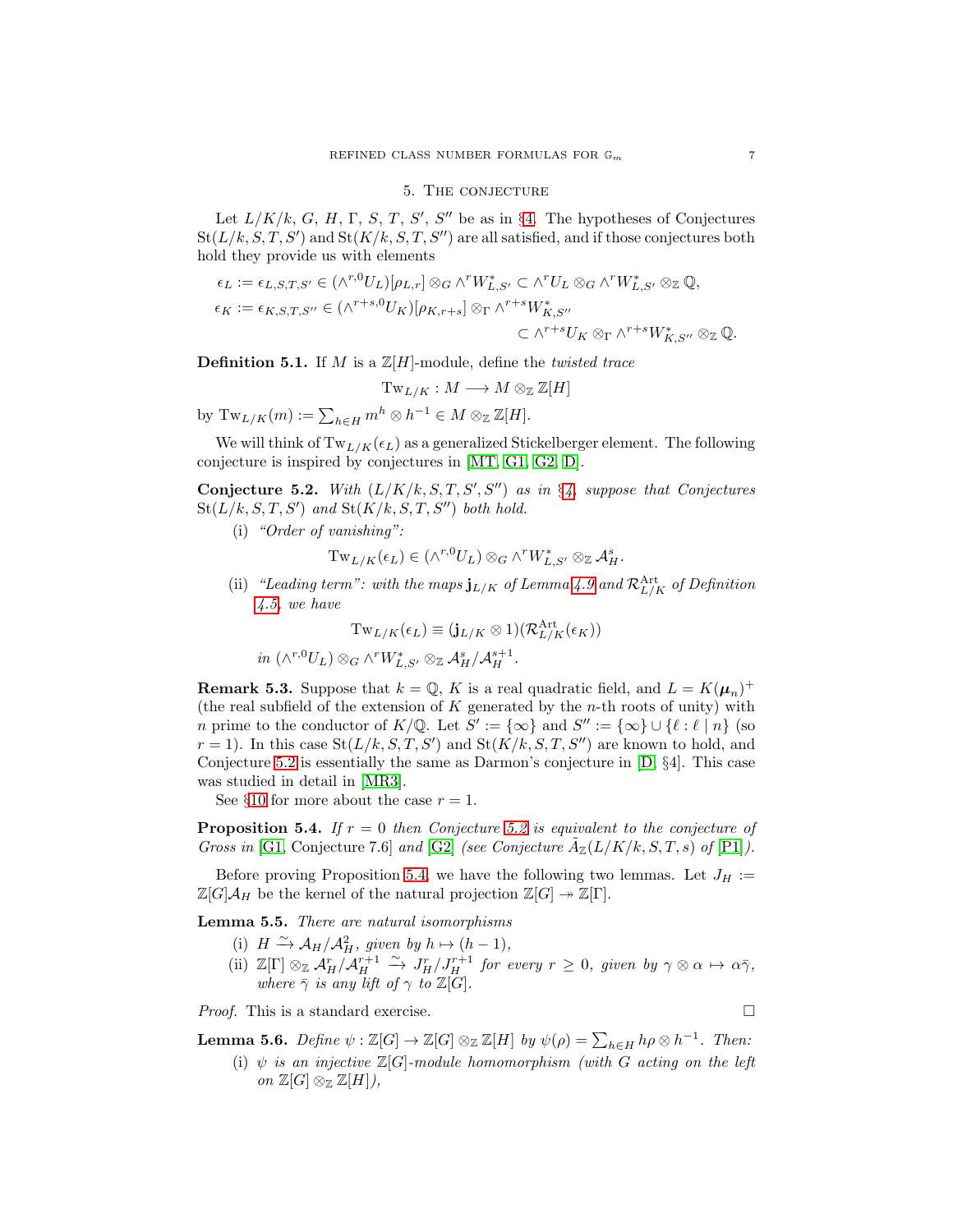- (ii)  $\psi(h\rho) = \psi(\rho)h$  *for every*  $h \in H$ ,
- (iii)  $\psi(J_H^t) \subset \mathbb{Z}[G] \otimes_{\mathbb{Z}} \mathcal{A}_H^t$  *for every*  $t \geq 0$ *,*
- (iv) *for every*  $t \geq 0$  *there is a commutative diagram*



*where the vertical map is the isomorphism of Lemma [5.5\(](#page-6-3)ii).*

*Proof.* The first two assertions are clear, and (iii) follows from (ii).

To check the commutativity of the diagram in (iv), take  $\gamma \in \Gamma$  and  $\alpha \in \mathcal{A}_{H}^{t}$ . Using (ii), the image of  $\gamma \otimes \alpha$  in  $\mathbb{Z}[G] \otimes_{\mathbb{Z}} \mathcal{A}_H^t / \mathcal{A}_H^{t+1}$  by the upper path is

$$
\psi(\alpha \bar{\gamma}) = \sum_{h \in H} h\alpha \bar{\gamma} \otimes h^{-1} = \sum_{h \in H} \bar{\gamma}h \otimes \alpha h^{-1},
$$

where  $\bar{\gamma}$  is any lift of  $\gamma$  to G. The image of  $\gamma \otimes \alpha$  by the lower path is  $\sum_{h \in H} \bar{\gamma}h \otimes \alpha$ . Since  $\alpha(h^{-1}-1) \in \mathcal{A}_H^{t+1}$  for every h, these are equal in  $\mathbb{Z}[G] \otimes_{\mathbb{Z}} \mathcal{A}_H^t / \mathcal{A}_H^{t+1}$ . This shows that the diagram in (iv) commutes, and the injectivity of the map induced by  $\psi$  now follows from the injectivity of  $\iota_{L/K}$ .

*Proof of Proposition* [5.4.](#page-6-2) Let  $\psi$  be as in Lemma [5.6.](#page-6-4) If  $r = 0$ , then  $\epsilon_L = \theta_{L/k}(0)$ , so  $Tw_{L/k}(\epsilon_L) = \psi(\theta_{L/k}(0))$ . Thus by Lemma [5.6\(](#page-6-4)iii,iv), Conjecture [5.2](#page-6-1) is equivalent in this case to the assertions

(i)  $\theta_{L/k}(0) \in J_H^s$ , (ii)  $\theta_{L/k}(0) \equiv \mathcal{R}_{L/K}^{\text{Art}}(\epsilon_K) \pmod{J_H^{s+1}},$ 

where we view  $\mathcal{R}_{L/K}^{\text{Art}}(\epsilon_K) \in J_H^{s+1}$  via the isomorphism of Lemma [5.5\(](#page-6-3)ii). This is the usual statement of Gross' conjecture [\[P1,](#page-21-14) Conjecture  $\tilde{A}_{\mathbb{Z}}(L/K/k, S, T, s)$ ].  $\Box$ 

<span id="page-7-1"></span>**Proposition 5.7.** *If*  $s = 0$  (*i.e., if*  $S'' = S'$ *), then Conjecture* [5.2](#page-6-1) *is true.* 

*Proof.* Conjecture [5.2\(](#page-6-1)i) is vacuous when  $r = 0$ , since by definition

<span id="page-7-0"></span>
$$
\mathrm{Tw}_{L/K}(\epsilon_L) \in (\wedge^{r,0} U_L) \otimes_{\Gamma} \wedge^r W^*_{S'} \otimes_{\mathbb{Z}} \mathbb{Z}[H] = (\wedge^{r,0} U_L) \otimes_{\Gamma} \wedge^r W^*_{S'} \otimes_{\mathbb{Z}} \mathcal{A}_H^0.
$$

Let  $N_H = \sum_{h \in H} h$ . In  $(\wedge^{r,0} U_L) \otimes_{\Gamma} \wedge^r W_{S'}^* \otimes \mathbb{Z}[H]/\mathcal{A}_H$  we have

(5.8) 
$$
\operatorname{Tw}_{L/K}(\epsilon_L) = \sum_{h \in H} \epsilon_L^h \otimes h \equiv \sum_{h \in H} \epsilon_L^h \otimes 1 = (\mathbf{N}_H \epsilon_L) \otimes 1.
$$

If  $r = 0$ , then since the image of the Stickelberger element  $\theta_{L/k}(0)$  under the restriction map  $\mathbb{Z}[G] \twoheadrightarrow \mathbb{Z}[\Gamma]$  is  $\theta_{K/k}(0)$ , we have

$$
\mathbf{N}_H \epsilon_L = \mathbf{N}_H \theta_{L/k}(0) = \iota_{L/K} \theta_{K/k}(0) = \mathbf{j}_{L/K}(\epsilon_K).
$$

By [\(5.8\)](#page-7-0), this proves Conjecture [5.2\(](#page-6-1)ii) when  $r = 0$ .

Suppose now that  $r > 0$ . Fix generators  $\mathbf{w}_L = w_1 \wedge \cdots \wedge w_r$  and  $\mathbf{w}_L^* = w_1^* \wedge \cdots \wedge w_r^*$ of  $\wedge^r W_{L,S'}$  and  $\wedge^r W^*_{L,S'}$ , respectively. Let  $\mathbf{w}_K$  and  $\mathbf{w}_K^*$  be the corresponding generators of  $\wedge^r W_{K,S'}$  and  $\wedge^r W_{K,S'}^*$  obtained by restricting the  $w_i$  to K (note that since  $s = 0$ , we have  $S' = S''$ ). Choose  $\mathbf{u}_L \in \wedge^{r,0} U_L$  and  $\mathbf{u}_K \in \wedge^{r,0} U_K$  such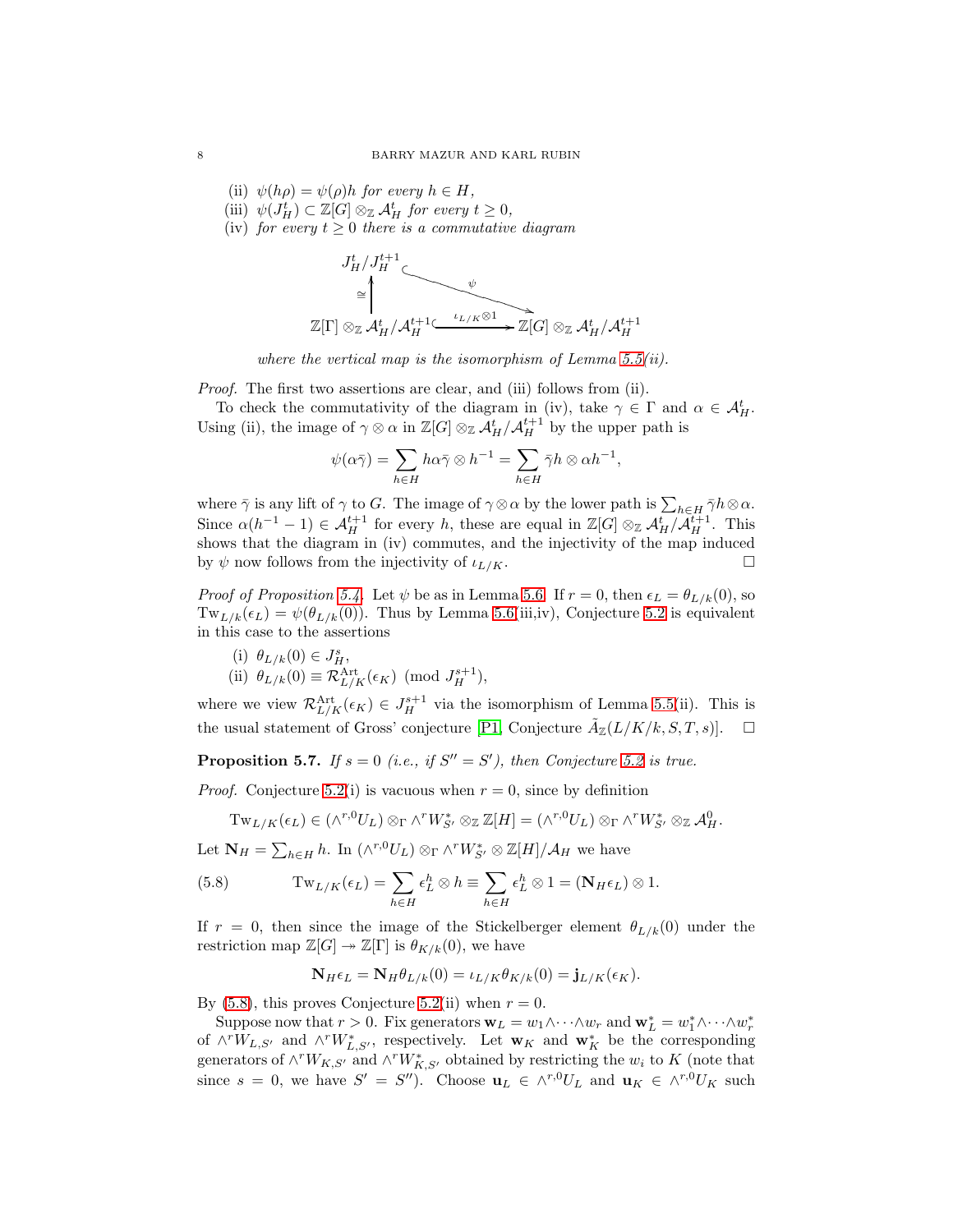that  $\epsilon_L = \mathbf{u}_L \otimes \mathbf{w}_L^*$  and  $\epsilon_K = \mathbf{u}_K \otimes \mathbf{w}_K^*$ . Then [\[R1,](#page-21-10) Proposition 6.1] shows that  $(\mathbf{N}_H)^r \mathbf{u}_L = (\wedge^r j)(\mathbf{u}_K)$ , and so we also have

<span id="page-8-1"></span>(5.9) 
$$
\mathbf{N}_H \epsilon_L = [L : K]^{1-r} (\mathbf{N}_H)^r \epsilon_L = ([L : K]^{1-r} (\mathbf{N}_H)^r \mathbf{u}_L) \otimes \mathbf{w}_L^*
$$

$$
= ([L : K]^{1-r} (\wedge^r j)(\mathbf{u}_K)) \otimes \mathbf{w}_L^* = \mathbf{j}_{L/K} (\epsilon_K).
$$

Since  $s = 0$ , the map [\(4.4\)](#page-4-2) is just the map  $\wedge^{r,0} U_K \to (\wedge^{r,0} U_K) \otimes_{\mathbb{Z}} \mathbb{Z}[H]/\mathcal{A}_H$  that sends **u** to **u**  $\otimes$  1, so  $\mathcal{R}_{L/K}^{\text{Art}}$  is the map

$$
(\wedge^{r,0}U_K)\otimes_{\Gamma}\wedge^r W_{K,S'}^*\longrightarrow (\wedge^{r,0}U_K)\otimes_{\Gamma}\wedge^r W_{K,S'}^*\otimes \mathbb{Z}[H]/\mathcal{A}_H
$$

that sends  $\mathbf{u} \otimes \mathbf{w}$  to  $\mathbf{u} \otimes \mathbf{w} \otimes 1$ . Hence by [\(5.8\)](#page-7-0) and [\(5.9\)](#page-8-1) we have

$$
\mathrm{Tw}_{L/K}(\epsilon_L) \equiv \mathbf{j}_{L/K}(\epsilon_K) \otimes 1 = (\mathbf{j}_{L/K} \otimes 1)(\mathcal{R}_{L/K}^{\mathrm{Art}}(\epsilon_K))
$$

in  $(\wedge^{r,0} U_K) \otimes_{\Gamma} \wedge^r W_{K,S'}^* \otimes_{\mathbb{Z}} \mathbb{Z}[H]/\mathcal{A}_H$ , which is Conjecture [5.2\(](#page-6-1)ii).

<span id="page-8-2"></span>**Proposition 5.10.** *If*  $L = K$ *, then Conjecture* [5.2](#page-6-1) *is true.* 

*Proof.* If  $S'' = S'$ , then this follows from Proposition [5.7.](#page-7-1) If  $S'' \neq S'$  then for every character  $\chi$  of  $\Gamma$ , we have  $r(\chi, S) \geq |S''| > |S'| = r$ , so  $\rho_{L,r} = 1$  in Definition [3.4](#page-3-0) and by definition  $\epsilon_L = \epsilon_{L,S,T,S'} = 0$ . Further, we have  $\mathcal{A}_H = 0$  in this case, so  $\mathcal{R}^{\text{Art}}_{K/K} = 0$  and Conjecture [5.2](#page-6-1) holds.

#### 6. Order of vanishing

<span id="page-8-0"></span>Fix a number field k, and a set S' of archimedean places of k. Let  $r := |S'|$ . Let  $T$  be a finite set of primes of  $k$ , containing at least one prime not dividing  $2$ , and containing primes of at least two different residue characteristics if  $S'$  contains no real places. (This ensures that an extension of  $k$  in which all places in  $S'$  split completely has no roots of unity congruent to one modulo all primes in  $T$ .)

For example (perhaps the most interesting example),  $k$  could be a totally real field and S' the set of all archimedean places, in which case  $r = [k : \mathbb{Q}]$ .

Fix a finite abelian extension  $K$  of  $k$  such that all places in  $S'$  split completely in  $K/k$ , and all places in T are unramified in  $K/k$ . Fix a finite set S of places of K disjoint from T, containing all archimedean places, all primes ramifying in  $K/k$ , and at least one place not in S'. Let P be the set of all primes of k not in  $S \cup T$ that split completely in  $K/k$ , and let N be the set of all squarefree products of primes in P.

For every  $\mathfrak{q} \in \mathcal{P}$  suppose that  $K(\mathfrak{q})$  is a finite abelian extension of k containing K, such that  $K(\mathfrak{q})/K$  is totally tamely ramified above q and unramified everywhere else, and all places above S' split completely in  $K(\mathfrak{q})/K$ . (For example, if K contains the Hilbert class field of k then we could take  $K(q)$  to be the compositum of K with the ray class field of k modulo q.) If  $\mathfrak{n} \in \mathcal{N}$  define  $K(\mathfrak{n})$  to be the compositum of the fields  $K(q)$  for q dividing n. Ramification considerations show that all the  $K(\mathfrak{q})$  are linearly disjoint over K, so if we define  $H(\mathfrak{n}) := \text{Gal}(K(\mathfrak{n})/K)$ then

$$
H(\mathfrak{n})=\prod_{\mathfrak{q}|\mathfrak{n}}H(\mathfrak{q})
$$

and if  $\mathfrak{m} \mid \mathfrak{n}$  we can view  $H(\mathfrak{m})$  both as a quotient and a subgroup of  $H(\mathfrak{n})$ . Let

$$
\pi_{\mathfrak{m}}:H(\mathfrak{n})\twoheadrightarrow H(\mathfrak{m})\hookrightarrow H(\mathfrak{n}),
$$

denote the projection map.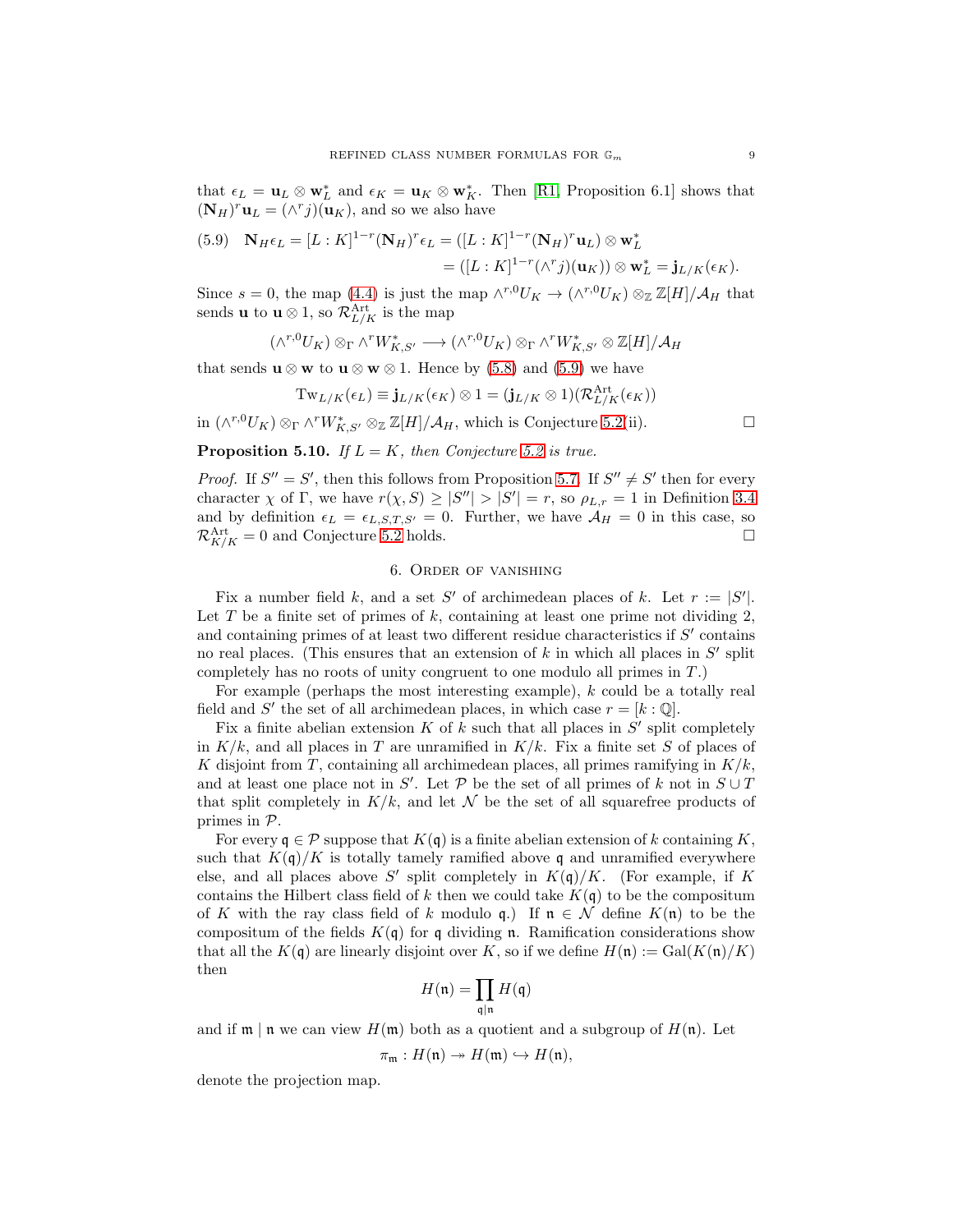Let  $S(\mathfrak{n}) := S \cup \{ \mathfrak{q} : \mathfrak{q} \mid \mathfrak{n} \}$  and  $S'(\mathfrak{n}) := S' \cup \{ \mathfrak{q} : \mathfrak{q} \mid \mathfrak{n} \}$ . Assume for the rest of this section that the generalized Stark conjecture  $\text{St}(K(\mathfrak{n})/k, S(\mathfrak{n}), T, S')$  holds for every  $\mathfrak{n} \in \mathcal{N}$ , with an element

$$
\epsilon_{\mathfrak{n}} := \epsilon_{K(\mathfrak{n}),S(\mathfrak{n}),T,S'} \in \wedge^{r,0} U_{K(\mathfrak{n}),S(\mathfrak{n})} \otimes \wedge^r W^*_{K(\mathfrak{n}),S'}.
$$

<span id="page-9-1"></span>Lemma 6.1. *If* d | n *then*

$$
\sum_{\gamma \in H(\mathfrak{n}/\mathfrak{d})} \gamma \epsilon_{\mathfrak{n}} = \left( \prod_{\mathfrak{q} | (\mathfrak{n}/\mathfrak{d})} (1 - \mathrm{Fr}_{\mathfrak{q}}^{-1}) \right) \mathbf{j}_{K(\mathfrak{n})/K(\mathfrak{d})}(\epsilon_{\mathfrak{d}}).
$$

*Proof.* This follows from [\[R1,](#page-21-10) Proposition 6.1] and the definition (Lemma [4.9\)](#page-5-3) of  ${\mathbf j}_{K({\mathfrak n})/K({\mathfrak d})}.$ .

Let  $\nu(\mathfrak{n})$  denote the number of prime factors of  $\mathfrak{n}$ .

<span id="page-9-2"></span>Lemma 6.2. *We have*

$$
\sum_{\gamma \in H(\mathfrak{n})} \gamma \epsilon_{\mathfrak{n}} \otimes \prod_{\mathfrak{q} | \mathfrak{n}} (\pi_{\mathfrak{q}}(\gamma) - 1)
$$
  
= 
$$
\sum_{\mathfrak{d} | \mathfrak{n}} \sum_{\gamma \in H(\mathfrak{d})} \gamma \mathbf{j}_{K(\mathfrak{n})/K(\mathfrak{d})}(\epsilon_{\mathfrak{d}}) \otimes \gamma \prod_{\mathfrak{q} | (\mathfrak{n}/\mathfrak{d})} (\pi_{\mathfrak{d}}(Fr_{\mathfrak{q}}) - 1)
$$

 $in \wedge^{r,0} U_{K(\mathfrak{n}),S(\mathfrak{n})} \otimes \wedge^r W^*_{K(\mathfrak{n}),S'} \otimes \mathbb{Z}[H(\mathfrak{n})].$ 

*Proof.* Expanding gives

$$
\sum_{\gamma \in H(\mathfrak{n})} \gamma \epsilon_\mathfrak{n} \otimes \prod_{\mathfrak{q} \mid \mathfrak{n}} (\pi_\mathfrak{q}(\gamma)-1) = \sum_{\gamma \in H(\mathfrak{n})} \sum_{\mathfrak{d} \mid \mathfrak{n}} (-1)^{\nu(\mathfrak{n}/\mathfrak{d})} \gamma \epsilon_\mathfrak{n} \otimes \pi_\mathfrak{d}(\gamma).
$$

For every d dividing n, using Lemma [6.1](#page-9-1) we have

$$
\sum_{\gamma \in H(\mathfrak{n})} \gamma \epsilon_{\mathfrak{n}} \otimes \pi_{\mathfrak{d}}(\gamma) = \sum_{\gamma \in H(\mathfrak{d})} (\gamma \sum_{h \in H(\mathfrak{n}/\mathfrak{d})} h \epsilon_{\mathfrak{n}}) \otimes \gamma
$$
  
\n
$$
= \sum_{\gamma \in H(\mathfrak{d})} \gamma \prod_{\mathfrak{q} | (\mathfrak{n}/\mathfrak{d})} (1 - \mathrm{Fr}_{\mathfrak{q}}^{-1}) \mathbf{j}_{K(\mathfrak{n})/K(\mathfrak{d})} (\epsilon_{\mathfrak{d}}) \otimes \gamma
$$
  
\n
$$
= \sum_{\gamma \in H(\mathfrak{d})} \gamma \mathbf{j}_{K(\mathfrak{n})/K(\mathfrak{d})} (\epsilon_{\mathfrak{d}}) \otimes \gamma \prod_{\mathfrak{q} | (\mathfrak{n}/\mathfrak{d})} (1 - \pi_{\mathfrak{d}}(\mathrm{Fr}_{\mathfrak{q}})).
$$

Combining these identities proves the lemma.

<span id="page-9-0"></span>**Theorem 6.3.** Suppose that the Stark conjecture  $\text{St}(K(\mathfrak{n})/k, S(\mathfrak{n}), T, S')$  holds for *every*  $\mathfrak{n} \in \mathcal{N}$ *. Then for every*  $\mathfrak{n} \in \mathcal{N}$ *, we have* 

$$
\mathrm{Tw}_{K(\mathfrak{n})/K}(\epsilon_{\mathfrak{n}}) \in \wedge^{r,0} U_{K(\mathfrak{n}),S(\mathfrak{n})} \otimes \wedge^r W^*_{K(\mathfrak{n}),S'} \otimes \mathcal{A}_{H(\mathfrak{n})}^{\nu(\mathfrak{n})}.
$$

*In other words, Conjecture* [5.2\(](#page-6-1)*i*) holds for  $(K(\mathfrak{n})/K/k, S(\mathfrak{n}), T, S', S'(\mathfrak{n})).$ 

*Proof.* The proof, by induction on  $\nu(\mathfrak{n})$ , is essentially the same as that of [\[D,](#page-21-1) Lemma 8.1]. In the equality of Lemma [6.2,](#page-9-2) every term except possibly  $Tw_{K(n)/K}(\epsilon_n)$  (the summand on the right with  $\mathfrak{d} = \mathfrak{n}$ ) lies in  $\wedge^{r,0} U_{K(\mathfrak{n}),S(\mathfrak{n})} \otimes \wedge^r W^*_{K(\mathfrak{n}),S'} \otimes \mathcal{A}_{H(\mathfrak{n})}^{\nu(\mathfrak{n})}$  by our induction hypothesis. Therefore  $Tw_{K(n)/K}(\epsilon_n)$  does as well.

$$
\Box
$$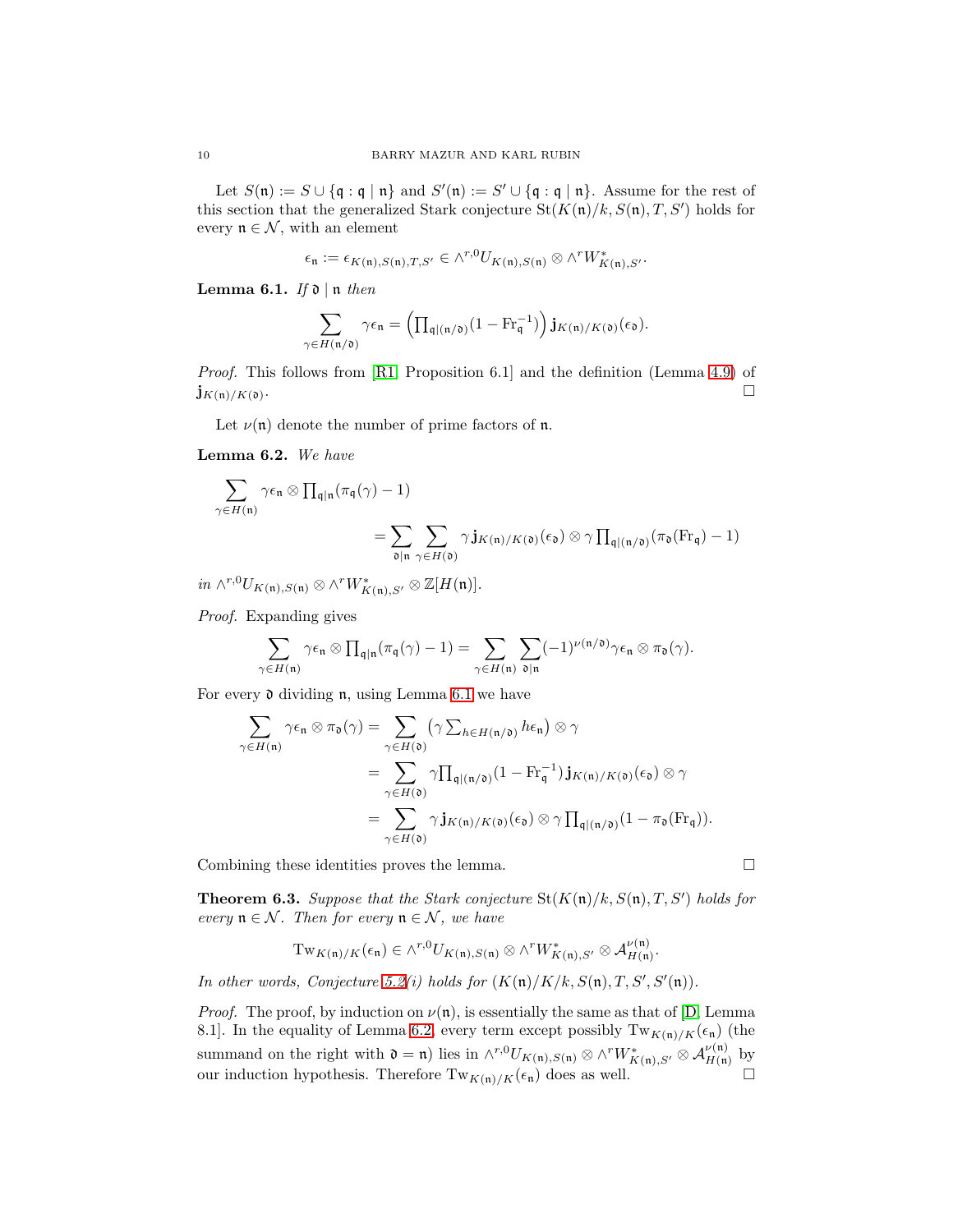### 7. THE CASE  $K = k$

<span id="page-10-0"></span>In this section we consider the case  $K = k$ . Let S', S, T, N,  $k(\mathfrak{q})$ ,  $k(\mathfrak{n})$ ,  $H(\mathfrak{n})$ ,  $S(\mathfrak{n})$ ,  $S'(\mathfrak{n})$  be as in §[6,](#page-8-0) and recall that  $r := |S'|$ . We will show under mild hypotheses that Conjecture [5.2](#page-6-1) holds in this case (with both sides of Conjecture [5.2\(](#page-6-1)ii) equal to zero). This is needed for the proof of Theorem [10.7](#page-17-1) below, because our general techniques only work for nontrivial characters of  $K/k$ .

<span id="page-10-2"></span>Lemma 7.1. *Suppose that* S ′ *does not contain all archimedean places of* k*. Then*  $\epsilon_{k(\mathfrak{n}),S(\mathfrak{n}),T,S'} = 0$  *for every*  $\mathfrak{n} \neq 1$ *.* 

*Proof.* Let w be an archimedean place not in  $S'$ . By definition  $k(\mathfrak{n})/k$  is unramified outside of  $\mathfrak n$ , so w splits completely in  $k(\mathfrak n)/k$ . Hence if  $\mathfrak n \neq 1$  then  $\epsilon_{k(\mathfrak n),S(\mathfrak n),T,S'} = 0$ by Lemma [3.6.](#page-4-5)  $\Box$ 

<span id="page-10-5"></span>Theorem 7.2. *Suppose*  $\mathfrak{n} \in \mathcal{N}$  *and Conjecture* St $(k(\mathfrak{n})/k)$  *holds.* If  $|S - S'| \geq 2$ , *or if* S ′ *does not contain all archimedean places of* k*, then Conjecture [5.2](#page-6-1) holds for*  $(k(\mathfrak{n})/k/k, S(\mathfrak{n}), T, S', S'(\mathfrak{n})).$ 

*Proof.* Conjecture [5.2\(](#page-6-1)i) holds by Theorem [6.3,](#page-9-0) and Conjecture 5.2(ii) holds when  $n = 1$  by Proposition [5.10.](#page-8-2) To prove the theorem we will show that for every  $n \neq 1$ ,

<span id="page-10-3"></span>
$$
(7.3) \qquad \mathrm{Tw}_{k(\mathfrak{n})/k}(\epsilon_{k(\mathfrak{n}),S(\mathfrak{n}),T,S'})\in \wedge^{r,0}U_{k(\mathfrak{n}),S_0(\mathfrak{n})}\otimes \wedge^r W^*_{k(\mathfrak{n}),S'}\otimes \mathcal{A}_{H(\mathfrak{n})}^{\nu(\mathfrak{n})+1},
$$

<span id="page-10-1"></span>
$$
(7.4) \qquad \mathcal{R}_{k(\mathfrak{n})/k}^{\text{Art}}(\epsilon_{k,S(\mathfrak{n}),T,S'(\mathfrak{n})}) \in \wedge^{r,0} U_{k(\mathfrak{n}),S_0(\mathfrak{n})} \otimes \wedge^r W_{k(\mathfrak{n}),S'}^* \otimes \mathcal{A}_{H(\mathfrak{n})}^{\nu(\mathfrak{n})+1}.
$$

Suppose first that  $|S - S'| \ge 2$ . Then  $\epsilon_{k,S(n),T,S'(n)} = 0$  by Lemma [3.6,](#page-4-5) so [\(7.4\)](#page-10-1) holds. If k has an archimedean place not in S', then  $\epsilon_{k(n),S(n),T,S'(n)} = 0$  for  $n \neq 1$ by Lemma [7.1,](#page-10-2) so  $(7.3)$  holds. If not, then S contains two nonarchimedean primes; call one of them v and let  $S_0 := S - \{v\}$ . Since v does not divide n and  $S_0$  is still strictly larger than S', all the hypotheses of Conjecture  $St(k(n)/k, S_0(n), T, S')$  are satisfied, so by Theorem [6.3](#page-9-0) we have

<span id="page-10-4"></span>
$$
(7.5) \qquad \mathrm{Tw}_{k(\mathfrak{n})/k}(\epsilon_{k(\mathfrak{n}),S_0(\mathfrak{n}),T,S'}) \in \wedge^{r,0} U_{k(\mathfrak{n}),S_0(\mathfrak{n})} \otimes \wedge^r W^*_{k(\mathfrak{n}),S'} \otimes \mathcal{A}_{H(\mathfrak{n})}^{\nu(\mathfrak{n})}.
$$

It follows directly from the defining properties (see for example [\[R1,](#page-21-10) Proposition 3.6]) that  $\epsilon_{k(\mathfrak{n}),S(\mathfrak{n}),T,S'} = (1 - \text{Fr}_v^{-1}) \epsilon_{k(\mathfrak{n}),S_0(\mathfrak{n}),T,S'}$ , so using [\(7.5\)](#page-10-4)

$$
\mathrm{Tw}_{k(\mathfrak{n})/k}(\epsilon_{k(\mathfrak{n}),S(\mathfrak{n}),T,S'}) = \mathrm{Tw}_{k(\mathfrak{n})/k}(\epsilon_{k(\mathfrak{n}),S_0(\mathfrak{n}),T,S'}) (1 - \mathrm{Fr}_v^{-1})
$$
  

$$
\in \wedge^{r,0} U_{k(\mathfrak{n}),S_0(\mathfrak{n})} \otimes \wedge^r W_{k(\mathfrak{n}),S'}^* \otimes \mathcal{A}_{H(\mathfrak{n})}^{\nu(\mathfrak{n})+1}.
$$

This is [\(7.3\)](#page-10-3).

Now suppose that  $S'$  does not contain all archimedean places of  $k$ . By Lemma [7.1](#page-10-2) we have  $\epsilon_{k(n),S(n),T,S'} = 0$  for every  $n \neq 1$ , so [\(7.3\)](#page-10-3) holds. If S contains a nonarchimedean place then  $|S - S'| \geq 2$ , and we are in the case treated above. So we may assume that S is the set of all archimedean places. Let  $S' = \{v_1, \ldots, v_r\}$ and  $\mathfrak{n} = \prod_{i=1}^s \mathfrak{q}_i$ . For  $1 \leq i \leq s$  define  $\eta_i : U_{k,S(\mathfrak{n})} \to \mathcal{A}_{H(\mathfrak{n})}/\mathcal{A}_{H(\mathfrak{n})}^2$  to be the map given by the local Artin symbol

$$
\eta_i(u):=[u,k(\mathfrak{n})_{\mathfrak{q}_i}/k_{\mathfrak{q}_i}]-1
$$

where  $k(\mathfrak{n})_{\mathfrak{q}_i}$  is the completion of  $k(\mathfrak{n})$  at a prime above  $\mathfrak{q}_i$ . Fix an expression

$$
\epsilon_{k,S(\mathfrak{n}),T,S'(\mathfrak{n})}=(u_1\wedge\cdots\wedge u_{r+s})\otimes(v_1^*\wedge\cdots\wedge v_r^*\wedge\mathfrak{q}_1^*\wedge\cdots\wedge\mathfrak{q}_s^*)
$$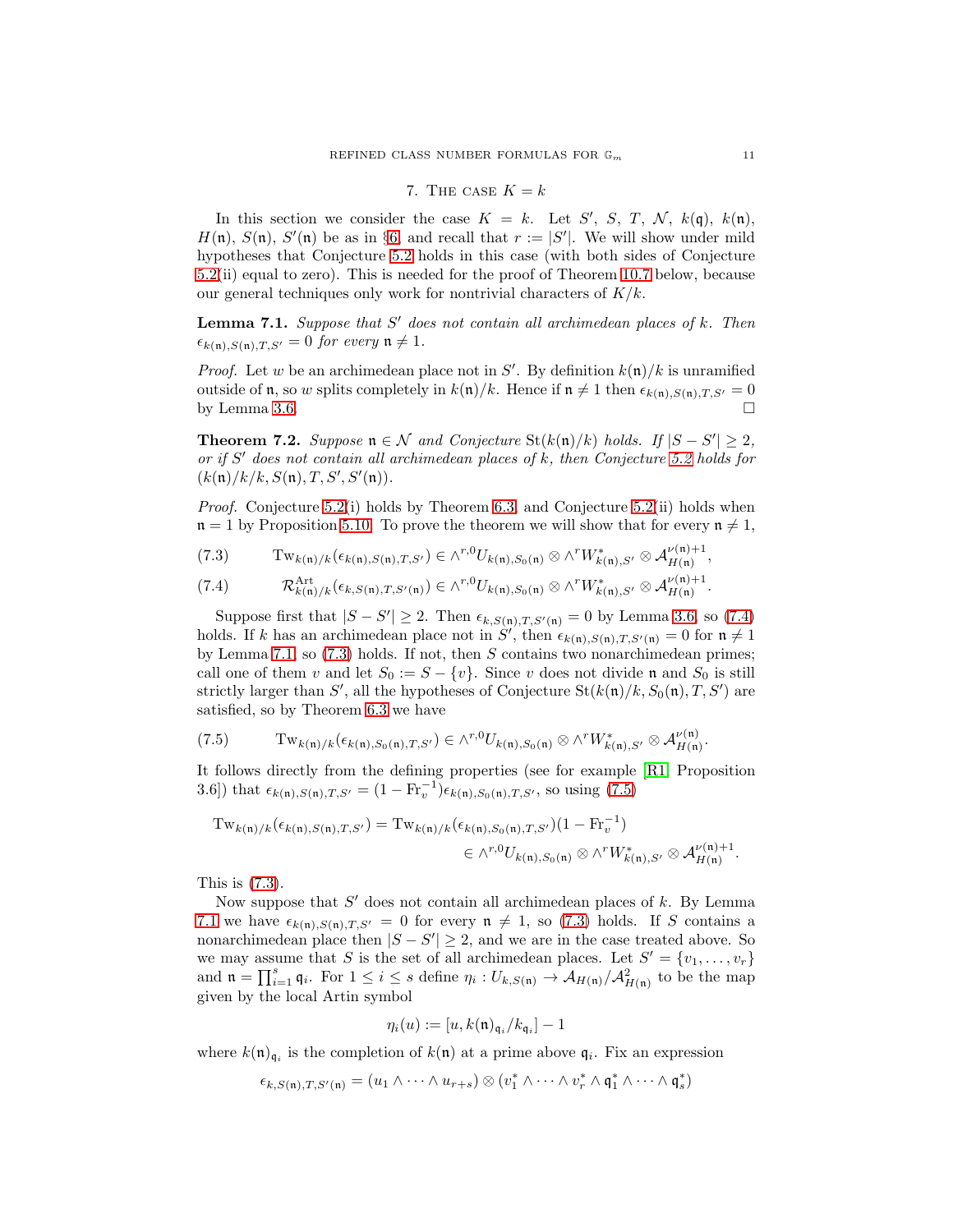with  $u_i \in U_{k,S(n)}$  (we have  $\wedge^{r+s,0} U_{k,S(n)} = \wedge^{r+s} U_{k,S(n)}$  since  $\mathbb{Z}[\Gamma] = \mathbb{Z}$ ). Then concretely (ignoring the sign, which will not be important)

<span id="page-11-1"></span>
$$
(7.6) \ \mathcal{R}_{k(\mathfrak{n})/k}^{\mathrm{Art}}(\epsilon_{k,S(\mathfrak{n}),T,S'(\mathfrak{n})}) = \pm(\eta_1 \wedge \cdots \wedge \eta_s)(u_1 \wedge \cdots \wedge u_{r+s}) \otimes (v_1^* \wedge \cdots \wedge v_r^*).
$$

In  $\mathcal{A}_{H(\mathfrak{n})}/\mathcal{A}_{H(\mathfrak{n})}^2$ , using the reciprocity law of global class field theory, we have for every  $u \in U_{k,S(n)}$ 

$$
\sum_{i=1}^{s} \eta_i(u) = \left(\prod_{\mathfrak{q} \mid \mathfrak{n}} [u, k(\mathfrak{n})_{\mathfrak{q}} / k_{\mathfrak{q}}] \right) - 1 = \prod_{w \nmid \mathfrak{n}} [u, k(\mathfrak{n})_w / k_w]^{-1} - 1.
$$

If w is nonarchimedean and does not divide n, then u is a unit at w and w is unramified in  $k(\mathfrak{n})/k$ , so  $[u, k(\mathfrak{n})_w/k_w] = 1$ . If w is archimedean, then w splits completely in  $k(\mathfrak{n})/k$ , so again  $[u, k(\mathfrak{n})_w/k_w] = 1$ . Thus  $\sum_{i=1}^s \eta_i : U_{k,S(\mathfrak{n})} \to \mathcal{A}_{H(\mathfrak{n})}/\mathcal{A}_{H(\mathfrak{n})}^2$  is the zero map, and we conclude using [\(7.6\)](#page-11-1) that

$$
\mathcal{R}_{k(\mathfrak{n})/k}^{\mathrm{Art}}(\epsilon_{k,S(\mathfrak{n}),T,S'(\mathfrak{n})}) = \pm (\eta_1 \wedge \cdots \wedge \eta_s)(u_1 \wedge \cdots \wedge u_{r+s}) \otimes (v_1^* \wedge \cdots \wedge v_r^*)
$$
  
=  $\pm (\eta_1 \wedge \cdots \wedge \eta_{s-1} \wedge (\sum_i \eta_i))(u_1 \wedge \cdots \wedge u_{r+s}) \otimes (v_1^* \wedge \cdots \wedge v_r^*) = 0.$ 

<span id="page-11-0"></span>Thus [\(7.4\)](#page-10-1) holds in this case as well, and the theorem follows.

$$
\qquad \qquad \Box
$$

# 8. Connection with Euler systems

Let  $K/k$ , S', S, T, P, N,  $K(\mathfrak{q})$ ,  $K(\mathfrak{n})$ ,  $S(\mathfrak{n})$ ,  $S'(\mathfrak{n})$  be as in §[6,](#page-8-0) and let  $\Gamma =$ Gal $(K/k)$ . Recall that  $r := |S'|$ .

We assume further (by shrinking  $K(q)$  if necessary) that  $[K(q):K]$  is prime to  $[K : k]$  for every  $\mathfrak{g} \in \mathcal{P}$ . It follows that for every  $\mathfrak{g}$  there is a unique extension  $k(\mathfrak{g})/k$ , totally ramified at q and unramified elsewhere, such that  $K(q) = Kk(q)$ . Then if  $k(\mathfrak{n})$  denotes the compositum of the  $k(\mathfrak{q})$  for q dividing  $\mathfrak{n}$ , we have  $K(\mathfrak{n}) = Kk(\mathfrak{n})$ for every  $\mathfrak{n} \in \mathcal{N}$ , and

(8.1) 
$$
\operatorname{Gal}(K(\mathfrak{n})/k) \cong \Gamma \times H(\mathfrak{n}).
$$

Since all archimedean places split completely in  $k(\mathfrak{q})/k$  for every  $\mathfrak{q}$ , every  $v \in$ S' splits completely in  $K(\mathfrak{n})/k$  for every n. Hence all hypotheses of Conjecture  $St(K(n)/k, S(n), T, S')$  are satisfied.

Fix an ordering  $v_1, \ldots, v_r$  of the places in S', and for each i choose a place  $w_i$  of the algebraic closure  $\bar{k}$  above  $v_i$ . Then for every **n**, the element

<span id="page-11-2"></span>
$$
\mathbf{w}_{\mathfrak{n}}^* := (w_1|_{K(\mathfrak{n})})^* \wedge \cdots \wedge (w_r|_{K(\mathfrak{n})})^*
$$

is a generator of the free, rank-one  $\mathbb{Z}[\text{Gal}(K(\mathfrak{n})/k)]$ -module  $\wedge^r W^*_{K(\mathfrak{n}),S'}$ . When  $\mathfrak{n} = 1$  we will write  $\mathbf{w}_K^*$  instead of  $\mathbf{w}_1^*$ .

<span id="page-11-3"></span>**Definition 8.2.** As in §[6,](#page-8-0) for every  $\mathfrak{n} \in \mathcal{N}$  we define

$$
\epsilon_{\mathfrak{n}} := \epsilon_{K(\mathfrak{n}),S(\mathfrak{n}),T,S'} \in (\wedge^{r,0} U_{K(\mathfrak{n}),S(\mathfrak{n})}) \otimes \wedge^r W^*_{K(\mathfrak{n}),S'}
$$

to be the element predicted by Conjecture  $\text{St}(K(\mathfrak{n})/k, S(\mathfrak{n}), T, S')$ , and we define

$$
\xi_{\mathfrak{n}} \in \wedge^{r,0} U_{K(\mathfrak{n}),S(\mathfrak{n})} \subset \wedge^r U_{K(\mathfrak{n}),S(\mathfrak{n})} \otimes \mathbb{Q}
$$

to be the unique element satisfying

$$
\xi_{\mathfrak n}\otimes {\bf w}_{\mathfrak n}^*=\epsilon_{\mathfrak n}.
$$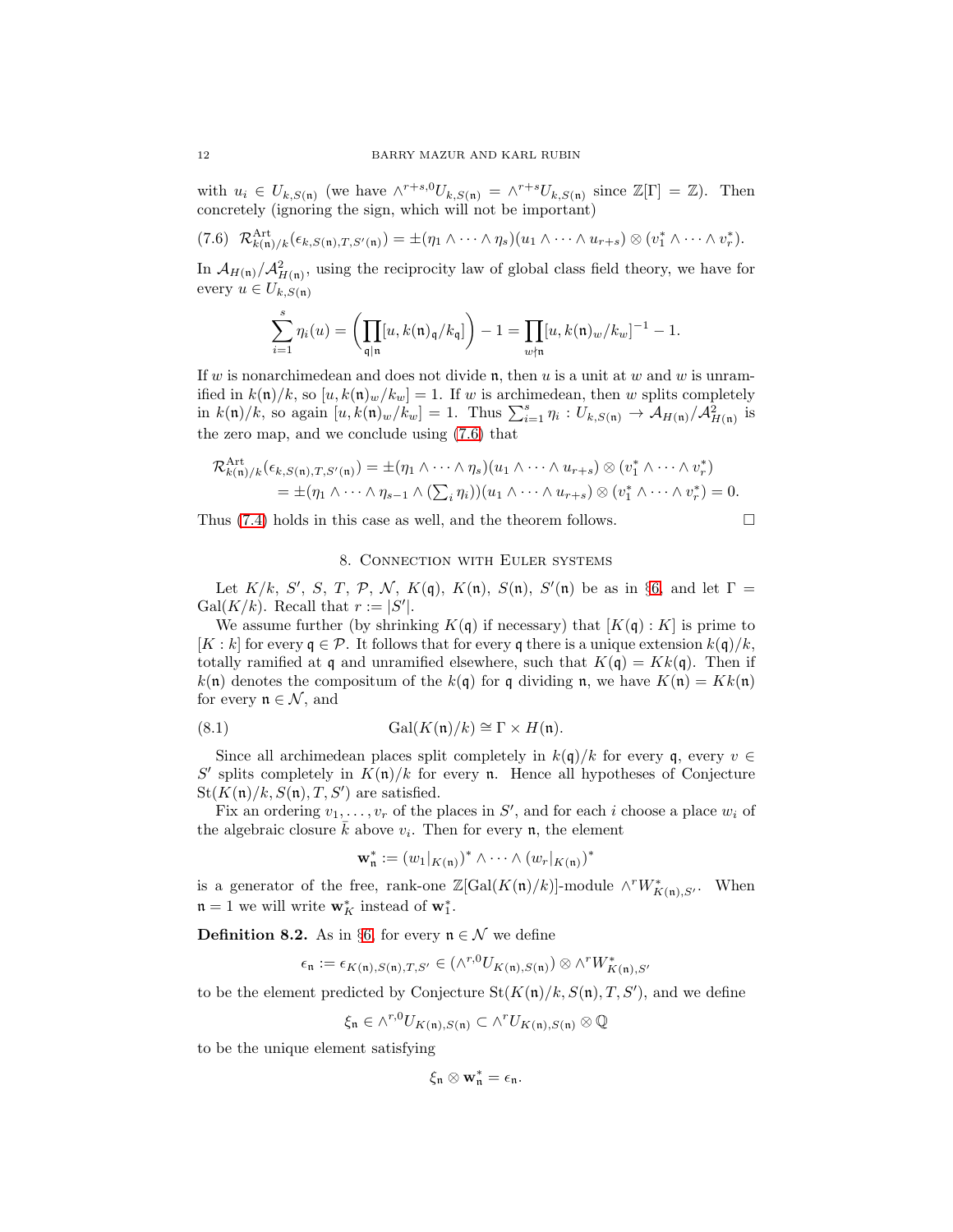<span id="page-12-1"></span>**Proposition 8.3.** *If*  $m, n \in \mathcal{N}$ *, and*  $m | n$ *, then* 

$$
\mathbf{N}_{K(\mathfrak{n})/K(\mathfrak{m})}^r \xi_{\mathfrak{n}} = \prod_{\mathfrak{q} \mid (\mathfrak{n}/\mathfrak{m})} (1 - \mathrm{Fr}_{\mathfrak{q}}^{-1}) \xi_{\mathfrak{m}}.
$$

*Proof.* This is [\[R1,](#page-21-10) Proposition 6.1].

By [\(8.1\)](#page-11-2), for every  $\mathfrak{n} \in \mathcal{N}$  we can view any Gal( $K(\mathfrak{n})/k$ )-module as a Γ-module.

Fix a rational prime p, not lying below any prime in T, and not dividing  $[K : k]$ . Fix also a character  $\chi : \Gamma \to \bar{\mathbb{Q}}_p^{\times}$ . Let  $\mathcal{O} := \mathbb{Z}_p[\chi]$ , the extension of  $\mathbb{Z}_p$  generated by the values of  $\chi$ . Since  $p \nmid [K : k]$ , the order of  $\chi$  is prime to p so O is unramified over  $\mathbb{Z}_p$ . If M is a  $\mathbb{Z}[\Gamma]$ -module, we let  $M^{\chi}$  be the submodule of  $M \otimes_{\mathbb{Z}} \mathcal{O}$  on which Γ acts via  $\chi$ . If  $m \in M$ , then

<span id="page-12-2"></span>(8.4) 
$$
m^{\chi} := \frac{1}{[K:k]} \sum_{\gamma \in \Gamma} m^{\gamma} \otimes \chi^{-1}(\gamma) \in M^{\chi}
$$

is the projection of m into  $M^{\chi}$ .

Let  $\mathcal{M}_{\chi} := \mathbb{Z}_p(1) \otimes \chi^{-1}$  denote a free  $\mathcal{O}$ -module of rank one on which  $G_k$  acts via  $\chi^{-1}$  times the cyclotomic character.

<span id="page-12-0"></span>**Proposition 8.5.** For every  $\mathfrak{n} \in \mathcal{N}$ , Kummer theory gives Galois-equivariant iso*morphisms*

$$
(K(\mathfrak{n})^{\times})^{\chi} \cong H^{1}(k(\mathfrak{n}), \mathcal{M}_{\chi}),
$$

*and if* q *is a prime of* k

$$
((K \otimes_k k_{\mathfrak{q}})^{\times})^{\chi} \cong H^1(k_{\mathfrak{q}}, \mathcal{M}_{\chi}).
$$

*Proof.* This is a standard calculation; see for example [\[MR1,](#page-21-6) §6.1] or [\[R2,](#page-21-15) §1.6.C]. П

<span id="page-12-3"></span>**Theorem 8.6.** Suppose that  $r = 1$ , and Conjecture  $\text{St}(K(\mathfrak{n})/k, S(\mathfrak{n}), T, S')$  holds *for every*  $\mathfrak{n} \in \mathcal{N}$ . Let  $c_{\mathfrak{n}} \in H^1(k(\mathfrak{n}), \mathcal{M}_\chi)$  denote the image of  $\xi_{\mathfrak{n}}^\chi$  under the Kummer *map of Proposition [8.5.](#page-12-0) Then the collection*

$$
\{c_{\mathfrak{n}} : \mathfrak{n} \in \mathcal{N}\}
$$

*is an Euler system for the*  $G_k$ -representation  $\mathcal{M}_{\chi}$  *in the sense of* [\[MR1,](#page-21-6) Definition 3.2.2] *or* [\[R2,](#page-21-15) §9.1]*.*

*Proof.* It follows from Proposition [8.3](#page-12-1) and [\(8.4\)](#page-12-2) that if  $\mathfrak{m}, \mathfrak{n} \in \mathcal{N}$  and  $\mathfrak{m} \mid \mathfrak{n}$ , then

$$
\mathbf{N}_{K(\mathfrak{n})/K(\mathfrak{m})}\xi_{\mathfrak{n}}^{\chi}=\prod_{\mathfrak{q}\mid(\mathfrak{n}/\mathfrak{m})}(1-\mathrm{Fr}_{\mathfrak{q}}^{-1})\xi_{\mathfrak{m}}^{\chi}.
$$

Translated to the elements  $c_n$  and  $c_m$ , this is the defining property of an Euler system for  $\mathcal{M}_{\chi}$ . (Note that by the definition of N in §[6,](#page-8-0) we have  $\chi(\mathfrak{q}) = 1$  if  $\mathfrak{q} \mid \mathfrak{n}$ .)

**Remark 8.7.** For general  $r \geq 1$ , the collection  $\{c_n : n \in \mathcal{N}\}\)$  is not necessarily an Euler system in the sense of [\[PR,](#page-21-16) Definition 1.2.2], because the elements  $c_n$  lie in  $\wedge^{r,0} H^1(k(\mathfrak{n}), \mathcal{M}_\chi)$  rather than  $\wedge^r H^1(k(\mathfrak{n}), \mathcal{M}_\chi)$ . This suggests that one might want to relax the definition of Euler system to allow elements to lie in the larger lattice.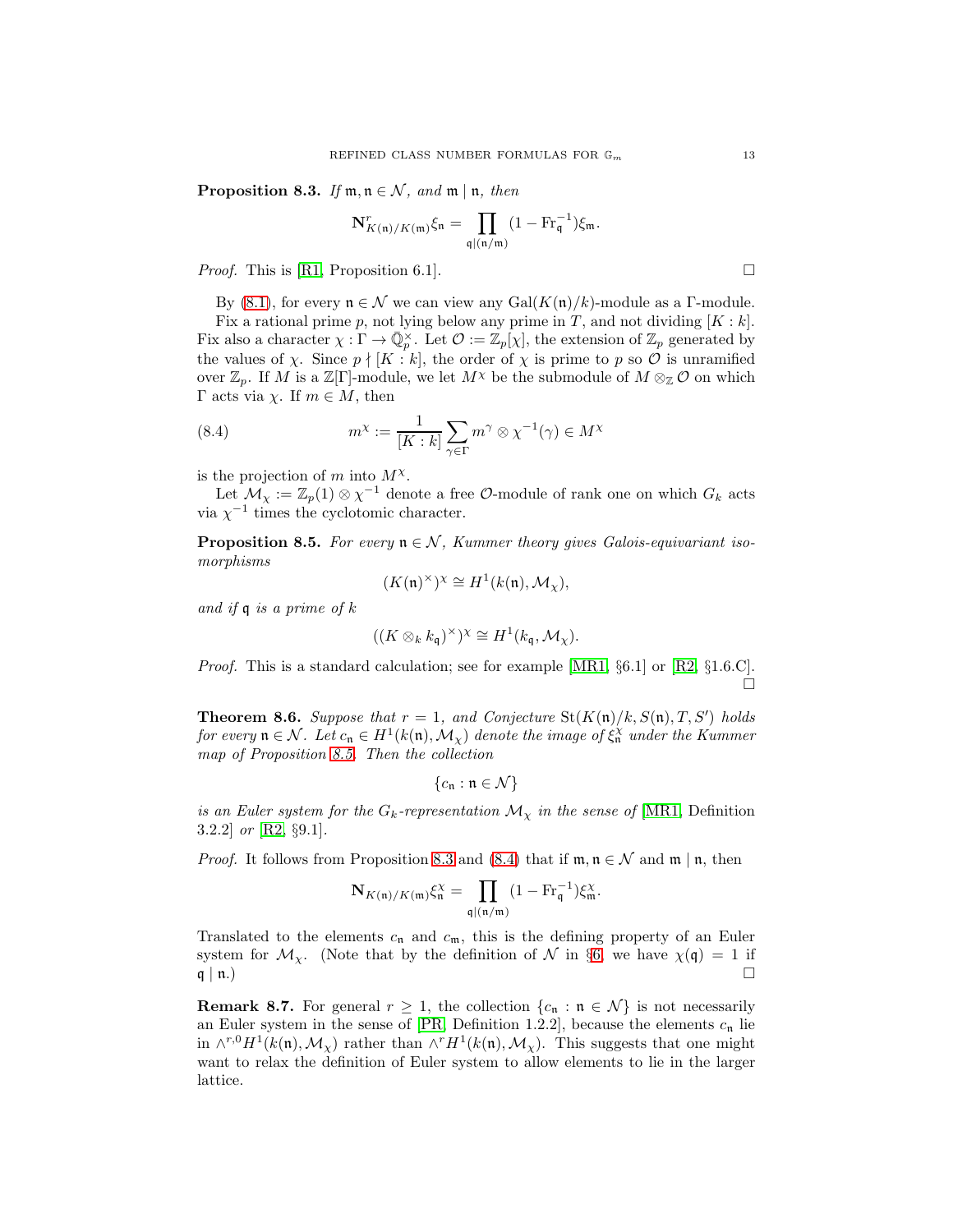### <span id="page-13-1"></span>9. Connection with Stark systems

<span id="page-13-0"></span>Let  $K(\mathfrak{n})/K/k$ , Γ, S', r, S, T, P, N, S( $\mathfrak{n}$ ), S'( $\mathfrak{n}$ ),  $\chi$  and  $\mathcal{M}_{\chi}$  be as in §[6](#page-8-0) and §[8.](#page-11-0) For  $\mathfrak{n} \in \mathcal{N}$  let  $\nu(\mathfrak{n})$  denote the number of primes dividing **n**. We continue to suppose that  $[K(q): K]$  is prime to  $[K: k]$  for every  $q \in \mathcal{P}$ , and we now suppose in addition that

(9.1) 
$$
p \nmid [K:k] \prod_{\lambda \in T_K} (N\lambda - 1)
$$

Let A denote the ring of integers of K, and for every  $\mathfrak{n} \in \mathcal{N}$  let  $A_{S(\mathfrak{n})}$  denote the  $S(\mathfrak{n})$ -integers of K

$$
A_{S(\mathfrak{n})} := \{ x \in K : \text{ord}_{\lambda}(x) \ge 0 \text{ for every } \lambda \notin S(\mathfrak{n})_K \}.
$$

Then 
$$
U_{K,S(\mathfrak{n})} = \{ u \in A_{S(\mathfrak{n})}^{\times} : u \equiv 1 \pmod{\lambda} \text{ for every } \lambda \in T_K \}.
$$

<span id="page-13-3"></span>**Lemma 9.2.** For every  $\mathfrak{n} \in \mathcal{N}$  we have  $p \nmid [A_{S(\mathfrak{n})}^{\times} : U_{K,S(\mathfrak{n})}]$ 

*Proof.* Reduction gives an injection  $A_{S(n)}^{\times}/U_{K,S(n)} \hookrightarrow \bigoplus_{\lambda \in T_K} (A/\lambda)^{\times}$ , so the lemma follows from our assumption  $(9.1)$ .

<span id="page-13-2"></span>**Lemma 9.3.** For every 
$$
\mathfrak{n} \in \mathcal{N}
$$
 we have  $(\wedge^{r+\nu(\mathfrak{n}),0} U_{K,S(\mathfrak{n})})^{\chi} = \wedge^{r+\nu(\mathfrak{n})} U_{K,S(\mathfrak{n})}^{\chi}.$ 

*Proof.* By our choice of T, the group  $U_{K,S(n)}$  is torsion-free. Since  $p \nmid [K:k]$ , we have  $[K : k] \in \mathcal{O}^{\times}$ , so  $U_{K,S(n)} \otimes \mathcal{O}$  is a projective  $\mathcal{O}[\Gamma]$ -module. It now follows from Lemma [A.4](#page-20-3) that

$$
\wedge^{r+\nu(\mathfrak{n}),0}U_{K,S(\mathfrak{n})}\otimes\mathcal{O}=\wedge^{r+\nu(\mathfrak{n})}U_{K,S(\mathfrak{n})}\otimes\mathcal{O}.
$$

Taking  $\chi$ -components proves the lemma.

Define

$$
\mathcal{N}_p = \{ \mathfrak{n} \in \mathcal{N} : \mathfrak{n} \text{ is prime to } p \}.
$$

For  $\mathfrak{n} \in \mathcal{N}_p$  recall that  $H(\mathfrak{n}) := \text{Gal}(K(\mathfrak{n})/K)$ , and  $\mathcal{A}_{H(\mathfrak{n})} \subset \mathcal{O}[H(\mathfrak{n})]$  is the augmentation ideal. Define an ideal  $I_n \subset \mathcal{O}$  by

$$
I_{\mathfrak{n}}:=\sum_{\mathfrak{q}|\mathfrak{n}}([k(\mathfrak{q}):k]\mathcal{O})
$$

(with the convention  $I_1 = 0$ ). Let  $W_{K,\mathfrak{n}}$  denote the free abelian group on the set of primes of K dividing n, so  $W_{K,S'(n)} = W_{K,S'} \oplus W_{K,n}$  and

(9.4) 
$$
\wedge^{r+\nu(\mathfrak{n})} W^*_{K,S'(\mathfrak{n})} = \wedge^{\nu(\mathfrak{n})} W^*_{K,\mathfrak{n}} \otimes \wedge^r W^*_{K,S'}.
$$

**Definition 9.5.** For every  $\mathfrak{n} \in \mathcal{N}_p$ , define

<span id="page-13-4"></span>
$$
Y_{\mathfrak{n}} := \wedge^{r+\nu(\mathfrak{n})} U_{K,S(\mathfrak{n})}^{\chi} \otimes \wedge^{\nu(\mathfrak{n})} (W_{K,S'(\mathfrak{n})}^*)^{\chi} \otimes (\mathcal{O}/I_{\mathfrak{n}}).
$$

If  $m \mid n$ , we define a map

$$
\Psi_{\mathfrak{n},\mathfrak{m}}:Y_{\mathfrak{n}}\longrightarrow Y_{\mathfrak{m}}\otimes (\mathcal{O}/I_{\mathfrak{n}})
$$

as follows. Fix a prime factorization  $n/m = q_1 \cdots q_t$  and for each i fix a prime  $\mathfrak{Q}_i$ of K above  $\mathfrak{q}_i$ . Define  $\psi_i \in U^*_{K,S(\mathfrak{n})}$  by  $\psi_i(u) = \sum_{\gamma \in \Gamma} \text{ord}_{\mathfrak{Q}_i}(u^{\gamma})\gamma^{-1}$ . By Definition [A.1](#page-20-4) we get a map

$$
\psi_1 \wedge \cdots \wedge \psi_t : \wedge^{r+\nu(\mathfrak{n})} U_{K,S(\mathfrak{n})}^{\chi} \longrightarrow \wedge^{r+\nu(\mathfrak{m})} U_{K,S(\mathfrak{n})}^{\chi}
$$

$$
\Box
$$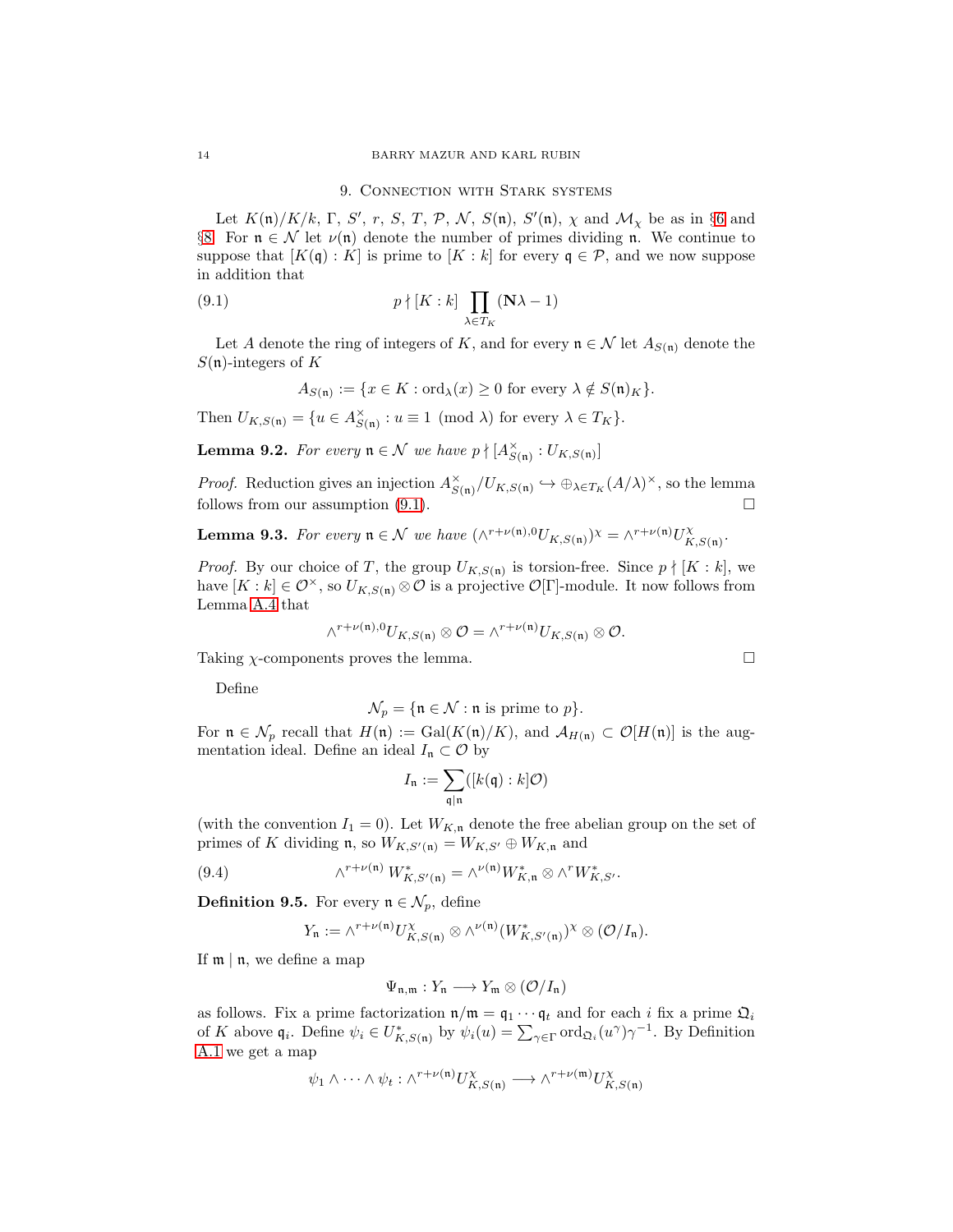and by  $[R1, Lemma 5.1]$  or  $[MR4, Proposition A.1]$  the image of this map is contained in  $\wedge^{r+\nu(\mathfrak{m})}U_K^{\chi}$  $\chi_{K,S(\mathfrak{m})}^{\chi}$ . Further, viewing  $\mathfrak{Q}_1 \wedge \cdots \wedge \mathfrak{Q}_t$  as a generator of  $\wedge^t W_{\mathfrak{n}/\mathfrak{m}}$ the map

<span id="page-14-0"></span>
$$
(9.6) \quad (\psi_1 \wedge \cdots \wedge \psi_t) \otimes (\mathfrak{Q}_1 \wedge \cdots \wedge \mathfrak{Q}_t) \\
\qquad \qquad : \wedge^{r+\nu(\mathfrak{n})} U^{\chi}_{K,S(\mathfrak{n})} \otimes \wedge^t (W^*_{\mathfrak{n}/\mathfrak{m}})^{\chi} \longrightarrow \wedge^{r+\nu(\mathfrak{m})} U^{\chi}_{K,S(\mathfrak{m})}
$$

is independent of the choice of the  $\mathfrak{Q}_i$  and the order of the  $\mathfrak{q}_i$ . Now we define  $\Psi_{\mathfrak{n},\mathfrak{m}}$ to be the composition

$$
Y_{n} = \wedge^{r+\nu(n)} U_{K,S(n)}^{\chi} \otimes \wedge^{\nu(n)} (W_{K,S'(n)}^{*})^{\chi} \otimes (\mathcal{O}/I_{n})
$$
  
\n
$$
\xrightarrow{\sim} \wedge^{r+\nu(n)} U_{K,S(n)}^{\chi} \otimes \wedge^{\nu(m)} (W_{K,S'(m)}^{*})^{\chi} \otimes \wedge^{\nu(n/m)} (W_{n/m}^{*})^{\chi} \otimes (\mathcal{O}/I_{n})
$$
  
\n
$$
\longrightarrow \wedge^{r+\nu(m)} U_{K,S(m)}^{\chi} \otimes \wedge^{\nu(m)} (W_{K,S'(m)}^{*})^{\chi} \otimes (\mathcal{O}/I_{n}) = Y_{m} \otimes (\mathcal{O}/I_{n}),
$$

where the last map is induced by [\(9.6\)](#page-14-0). Note that  $\Psi_{n,m}$  is the map  $\Phi$  of [\[R1,](#page-21-10) §5].

Using Lemma [9.3](#page-13-2) we can view  $\epsilon_n^{\chi} \in Y_n$ , where  $\epsilon_n$  is the element of Definition [8.2](#page-11-3) predicted by Conjecture  $\text{St}(K(\mathfrak{n})/k, S(\mathfrak{n}), T, S')$ . The following lemma allows us to apply the results of [\[MR4\]](#page-21-9) to the family of  $Y_n$ .

**Lemma 9.7.** *The modules*  $Y_n$  *and the maps*  $\Psi_{n,m}$  *defined above are the same as the*  $Y_n$  *and*  $\Psi_{n,m}$  *of* [\[MR4,](#page-21-9) Definition 7.1] *for the Galois representation*  $\mathcal{M}_{\chi}$ .

*Proof.* The proof is an exercise, using the natural Kummer theory isomorphisms  $(K^{\times})^{\chi} \cong H^{\hat{1}}(k, \mathcal{M}_{\chi})$  and  $((K \otimes k_v)^{\times})^{\chi} \cong H^{\hat{1}}(k_v, \mathcal{M}_{\chi})$  for places v of k (Proposition [8.5\)](#page-12-0), along with Lemma [9.2.](#page-13-3)

Definition 9.8. As in [\[MR4,](#page-21-9) Definition 7.1] we say that a collection

$$
\{\sigma_{\mathfrak{n}} \in Y_{\mathfrak{n}} : \mathfrak{n} \in \mathcal{N}_p\}
$$

is a *Stark system of rank* r if

$$
\Psi_{\mathfrak{n},\mathfrak{m}}(\sigma_{\mathfrak{n}})=\sigma_{\mathfrak{m}}\otimes 1\in Y_{\mathfrak{m}}\otimes (\mathcal{O}/I_{\mathfrak{n}})\quad \text{whenever } \mathfrak{m}\mid \mathfrak{n}\in \mathcal{N}_p.
$$

Let  $SS_r(\mathcal{M}_\chi)$  denote the  $\mathcal{O}\text{-module}$  of Stark systems of rank r.

Suppose for the rest of this section that Conjecture  $St(K/k, S(n), T, S'(n))$  holds for every  $\mathfrak{n} \in \mathcal{N}$ . Recall that  $\mathbf{w}_K^*$  is the generator of  $\wedge^r W_{K,S'}^*$  fixed at the beginning of §[8,](#page-11-0) and 1 denotes the trivial character of  $\Gamma$ .

<span id="page-14-1"></span>**Definition 9.9.** For  $\mathfrak{n} \in \mathcal{N}$  let  $\delta_{\mathfrak{n}} \in (\wedge^{r+\nu(\mathfrak{n})} U_{K,S(\mathfrak{n})}) \otimes \wedge^{\nu(\mathfrak{n})} (W_{K,\mathfrak{n}}^*)$  be the unique element such that

$$
\delta_{\mathfrak{n}} \otimes \mathbf{w}_K^* := \epsilon_{K,S(\mathfrak{n}),S'(\mathfrak{n})} \in (\wedge^{r+\nu(\mathfrak{n})} U_{K,S(\mathfrak{n})}) \otimes \wedge^{r+\nu(\mathfrak{n})} W_{K,S'(\mathfrak{n})}^*
$$

is the element predicted by Conjecture  $St(K/k, S(n), T, S'(n))$ , using the identifications of Lemma [9.3](#page-13-2) and [\(9.4\)](#page-13-4). Then

$$
\delta_{\mathfrak{n}}^{\chi}\otimes 1\in \wedge^{r+\nu(\mathfrak{n})}U_{K,S(\mathfrak{n})}^{\chi}\otimes \wedge^{\nu(\mathfrak{n})}(W_{K,S'(\mathfrak{n})}^{*})^{\chi}\otimes (\mathcal{O}/I_{\mathfrak{n}})=Y_{\mathfrak{n}},
$$

and we denote by  $\delta^{\chi}$  the collection  $\{\delta_n^{\chi} \otimes 1 \in Y_n : n \in \mathcal{N}_p\}.$ 

**Proposition 9.10.** We have  $\delta^{\chi} \in SS_r(\mathcal{M}_{\chi})$ , i.e.,  $\delta^{\chi}$  is a Stark system of rank r. *Proof.* If  $\mathfrak{n} \in \mathcal{N}$  and  $\mathfrak{m} \mid \mathfrak{n}$ , then  $\Psi_{\mathfrak{n},\mathfrak{m}}(\delta_{\mathfrak{n}}^{\chi} \otimes 1) = \delta_{\mathfrak{m}}^{\chi} \otimes 1$  by [\[R1,](#page-21-10) Proposition 5.2].  $\Box$ 

Let  $r(\chi, S)$  be as in Definition [3.4.](#page-3-0)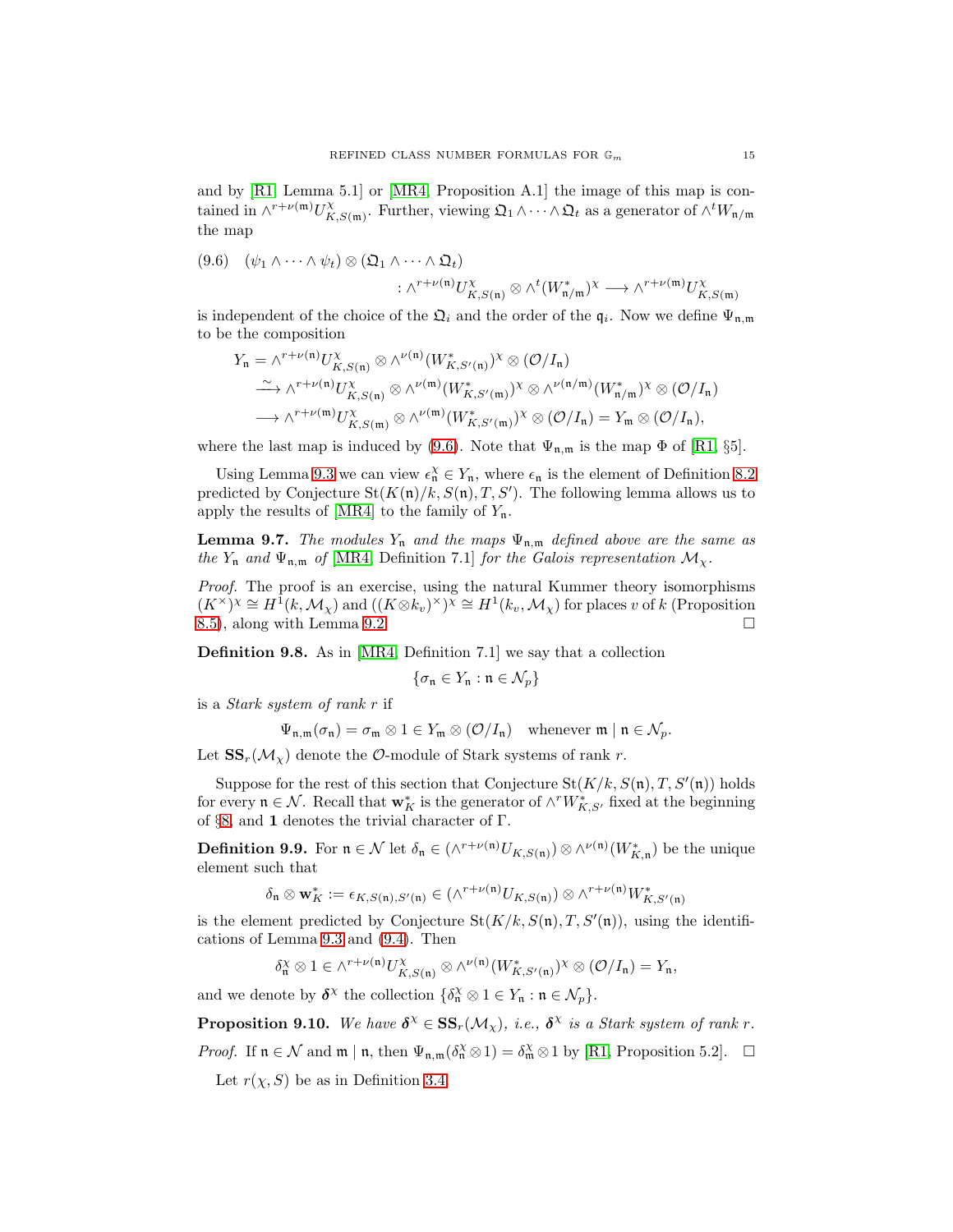**Lemma 9.11.** (i) *If*  $r(\chi, S) > r$ *, then*  $\delta_n^X = 0$  *for every*  $n \in \mathcal{N}$ *.* 

(ii) If  $r(\chi, S) = r$ , then  $\delta_n^{\chi}$  is a nonzero element of the free, rank-one  $\mathcal{O}\text{-module}$  $\wedge^{r+\nu(\mathfrak{n})} U_{K,S(\mathfrak{n})}^{\chi} \otimes \wedge^{\nu(\mathfrak{n})} (W_{K,\mathfrak{n}}^*)^{\chi}.$ 

*Proof.* The  $\mathbb{Z}[\Gamma]$ -module  $W_{K,n}^*$  is free of rank  $\nu(\mathfrak{n})$ . By the basic properties of Conjecture  $\text{St}(K/k, S(\mathfrak{n}), T, S'(\mathfrak{n}))$  we have

$$
\delta_{\mathfrak{n}}^{\chi}\neq 0 \iff r(\chi,S(\mathfrak{n}))=r+\nu(\mathfrak{n}) \iff r(\chi,S)=r,
$$

<span id="page-15-0"></span>and if these equivalent conditions hold then  $U_K^{\chi}$  $K_{K,S(\mathfrak{n})}$  is free of rank  $r+\nu(\mathfrak{n})$  over  $\mathcal{O}.$ The lemma follows.  $\Box$ 

# 10. The case  $r = 1$

Keep the setting and notation of the previous two sections. In this section we will prove (Theorem [10.7\)](#page-17-1) a part of Conjecture [5.2\(](#page-6-1)ii) when  $r = 1$ . The idea of the proof is as follows.

The Stark system  $\delta^{\chi}$  of §[9](#page-13-0) gives rise (via an explicit construction) to a Kolyvagin system for  $\mathcal{M}_{\chi}$ . When  $r = 1$ , the Euler system of Stark elements of Theorem [8.6](#page-12-3) also gives rise (via an explicit construction) to a Kolyvagin system for  $\mathcal{M}_{\chi}$ . The O-module of Kolyvagin systems for  $\mathcal{M}_{\chi}$  is free of rank one, and the two Kolyvagin systems agree when  $n = 1$  by construction. Hence the two Kolyvagin systems agree for every  $n$ , and unwinding the two explicit constructions shows that the agreement for **n** is equivalent to the " $(p, \chi)$ -part" of Conjecture [5.2\(](#page-6-1)ii) for  $(K(\mathfrak{n})/K/k, S(\mathfrak{n}), T, S').$ 

As in §[6,](#page-8-0) if  $\mathfrak{m} \mid \mathfrak{n}$  we can view  $H(\mathfrak{m})$  as both a subgroup and a quotient of  $H(\mathfrak{n})$ , and  $\pi_{\mathfrak{m}} : H(\mathfrak{n}) \to H(\mathfrak{m}) \hookrightarrow H(\mathfrak{n})$  is the projection map.

**Definition 10.1.** If  $\mathfrak{n} \in \mathcal{N}$  and  $\mathfrak{d} = \prod_{i=1}^t \mathfrak{q}_i$  divides  $\mathfrak{n}$ , let  $M_{\mathfrak{n},\mathfrak{d}} = (m_{ij})$  be the  $t \times t$  matrix with entries in  $\mathcal{A}_{H(\mathfrak{n})}/\mathcal{A}_{H(\mathfrak{n})}^2$ 

$$
m_{ij} = \begin{cases} \pi_{\mathfrak{n}/\mathfrak{d}}(\text{Fr}_{\mathfrak{q}_i} - 1) & \text{if } i = j, \\ \pi_{\mathfrak{q}_j}(\text{Fr}_{\mathfrak{q}_i} - 1) & \text{if } i \neq j, \end{cases}
$$

and define

$$
\mathcal{D}_{\mathfrak{n},\mathfrak{d}} := \det(M_{\mathfrak{n},\mathfrak{d}}) \in \mathcal{A}_{H(\mathfrak{n})}^t/\mathcal{A}_{H(\mathfrak{n})}^{t+1}
$$

(this is independent of the ordering of the prime factors of  $\mathfrak{d}$ ). By convention we let  $\mathcal{D}_{n,1} = 1$ . For  $n \in \mathcal{N}$ , let  $\mathcal{B}_n$  denote the cyclic group

$$
\mathcal{B}_{\mathfrak{n}} := \{\prod_{\mathfrak{q}|\mathfrak{n}}(\gamma_{\mathfrak{q}}-1) : \gamma_{\mathfrak{q}} \in H(\mathfrak{q})\} \subset \mathcal{A}_{H(\mathfrak{n})}^{\nu(\mathfrak{n})}/\mathcal{A}_{H(\mathfrak{n})}^{\nu(\mathfrak{n})+1}.
$$

By [\[MR3,](#page-21-5) Proposition 4.2],  $\mathcal{B}_n$  is a direct summand of  $\mathcal{A}_{H(n)}^{\nu(n)}$  $\frac{\nu(\mathfrak{n})}{H(\mathfrak{n})}/\mathcal{A}_{H(\mathfrak{n})}^{\nu(\mathfrak{n})+1}$  $H(\mathfrak{n})$   $\cdot$ 

Let  $\text{KS}_r(\mathcal{M}_\chi)$  denote the  $\mathcal{O}\text{-module}$  of Kolyvagin systems of rank r for  $\mathcal{M}_\chi$ (with the natural Selmer structure of [\[MR4,](#page-21-9) §5.2]) as defined in [\[MR4,](#page-21-9) §10] (see also [\[MR4,](#page-21-9) §5.2] and [\[MR1,](#page-21-6) §3.1 and §6.1]). A Kolyvagin system of rank r for  $\mathcal{M}_{\chi}$ is a collection

$$
\{\kappa_{\mathfrak{n}} \in \wedge^r U_{K,S(\mathfrak{n})}^{\chi} \otimes \mathcal{B}_{\mathfrak{n}} : \mathfrak{n} \in \mathcal{N}_p\}
$$

satisfying properties that we do not need to review here. We are identifying  $\otimes_{\mathfrak{q}|\mathfrak{n}} H(\mathfrak{q})$  with  $\mathcal{B}_{\mathfrak{n}}$  via  $\otimes_{\mathfrak{q}} \gamma_{\mathfrak{q}} \mapsto \prod_{\mathfrak{q}} (\gamma_{\mathfrak{q}} - 1)$ .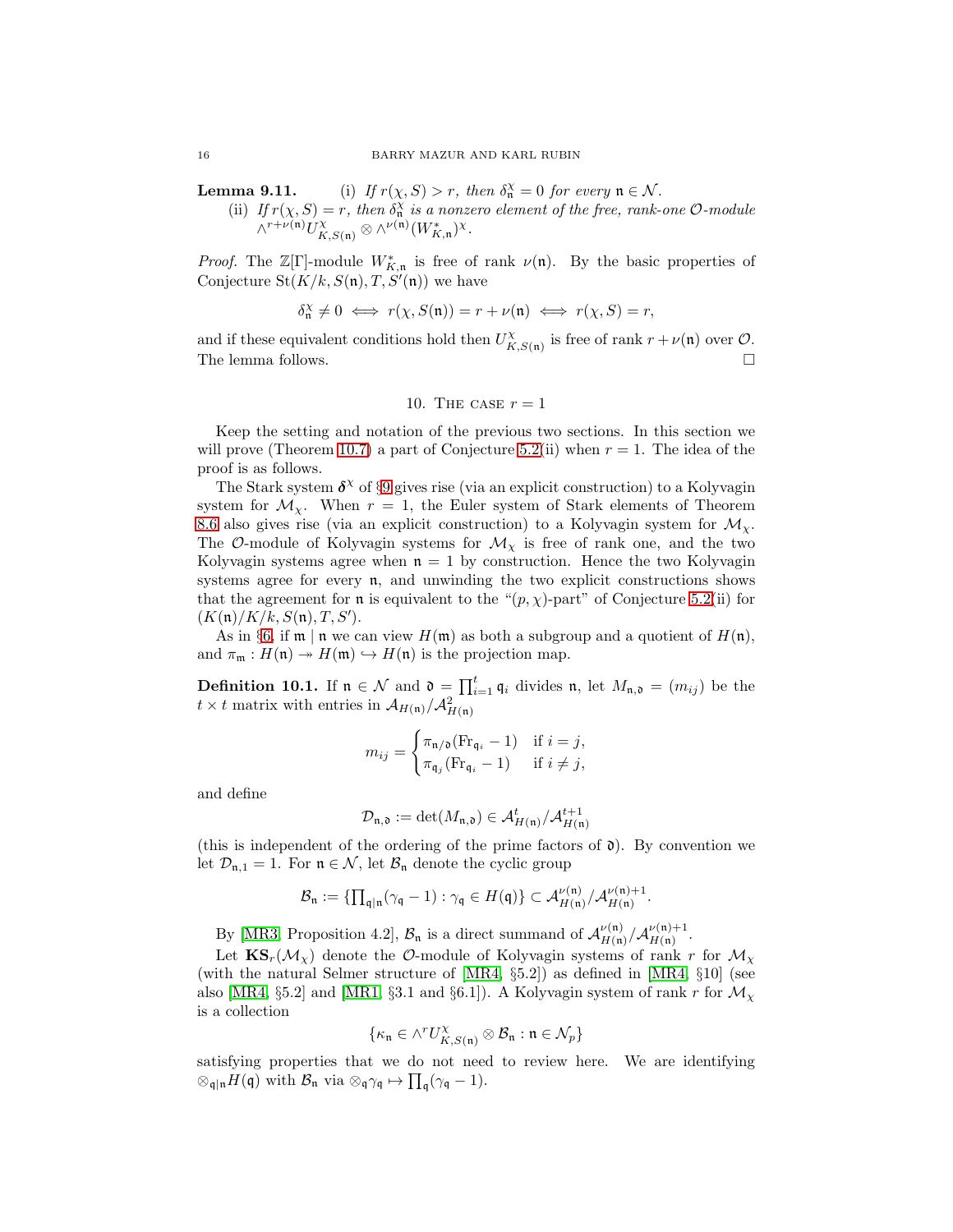<span id="page-16-2"></span>**Definition 10.2.** For  $\mathfrak{n} \in \mathcal{N}$  let  $\delta_{\mathfrak{n}}^{\chi} \in \wedge^{r+\nu(\mathfrak{n})}U^{\chi}_{K,S(\mathfrak{n})} \otimes \wedge^{\nu(\mathfrak{n})}(W_{K,\mathfrak{n}}^{*})^{\chi}$  be as in Definition [9.9,](#page-14-1) and define

$$
\beta^{\mathrm{St}}_{\mathfrak{n}}:=\sum_{\mathfrak{d} \mid \mathfrak{n}} \mathcal{R}^{\mathrm{Art}}_{K(\mathfrak{d})/K}(\delta^{\chi}_{\mathfrak{d}}) \cdot \mathcal{D}_{\mathfrak{n}, \mathfrak{n}/\mathfrak{d}} \in \wedge^{r}U_{K,S(\mathfrak{n})}^{\chi} \otimes \mathcal{A}_{H(\mathfrak{n})}^{\nu(\mathfrak{n})}/\mathcal{A}_{H(\mathfrak{n})}^{\nu(\mathfrak{n})+1}.
$$

<span id="page-16-3"></span>**Proposition 10.3.** *For*  $\mathfrak{n} \in \mathcal{N}$  *we have*  $\beta_{\mathfrak{n}}^{\mathfrak{St}} \in \wedge^r U_{K(\mathfrak{n}),S(\mathfrak{n})}^{\chi} \otimes \mathcal{B}_{\mathfrak{n}}$ *, and the collection* 

$$
\boldsymbol{\beta}^{\mathrm{St}}:=\{\beta^{\mathrm{St}}_{\mathfrak{n}}: \mathfrak{n}\in\mathcal{N}_p\}
$$

*is a Kolyvagin system of rank r for*  $\mathcal{M}_{\chi}$ .

*Proof.* In the special case where  $k = \mathbb{Q}$ ,  $S' = \{\infty\}$ , and  $\chi$  is an even quadratic character, this is [\[MR3,](#page-21-5) Theorem 8.7 and Proposition 6.5]. The proof in general is similar. The general case is also proved by Sano in [\[S2,](#page-21-17) §4] (what we call a Stark system is called a unit system in [\[S2\]](#page-21-17)).

For the rest of this section we assume that  $r = 1$ , i.e., S' consists of a single archimedean place. Since  $r = 1$ , the Stark unit Euler system of Theorem [8.6](#page-12-3) gives rise, via the map of [\[MR1,](#page-21-6) Theorem 3.2.4], to a Kolyvagin system of rank one

$$
\boldsymbol{\kappa}^{\mathrm{St}} = \{ \kappa^{\mathrm{St}}_{\mathfrak{n}} : \mathfrak{n} \in \mathcal{N}_p \} \in \textup{\textbf{KS}}_1(\mathcal{M}_\chi).
$$

(The results of [\[MR1\]](#page-21-6) are stated only for  $k = \mathbb{Q}$ , but the proofs in the general case are the same; see [\[MR4\]](#page-21-9).)

<span id="page-16-1"></span>**Proposition 10.4.** Suppose  $\mathfrak{n} \in \mathcal{N}_p$ . Under the restriction map  $K^{\times} \to K(\mathfrak{n})^{\times}$  and *the inclusion*  $\mathcal{B}_n \subset \mathcal{A}_{H(n)}^{\nu(n)}/\mathcal{A}_{H(n)}^{\nu(n)+1}$  $H_{H(n)}^{(\mathfrak{n})+1}$ , with  $\xi_{\mathfrak{n}}$  *as in Definition [8.2](#page-11-3)* we have

$$
\kappa_{\mathfrak{n}}^{\mathrm{St}} \mapsto \sum_{\mathfrak{d} \mid \mathfrak{n}} \mathrm{Tw}_{K(\mathfrak{d})/K}(\xi^{\chi}_{\mathfrak{d}}) \cdot \mathcal{D}_{\mathfrak{n}, \mathfrak{n}/\mathfrak{d}} \in U^{\chi}_{K(\mathfrak{n}), S(\mathfrak{n})} \otimes \mathcal{A}_{H(\mathfrak{n})}^{\nu(\mathfrak{n})}/\mathcal{A}_{H(\mathfrak{n})}^{\nu(\mathfrak{n})+1}.
$$

*Proof.* Note that  $Tw_{K(\mathfrak{d})/K}(\xi^{\chi}_{\mathfrak{d}})$  lies in  $U_{K(\mathfrak{n}),S(\mathfrak{n})}^{\chi} \otimes \mathcal{A}_{H(\mathfrak{n})}^{\nu(\mathfrak{d})} / \mathcal{A}_{H(\mathfrak{n})}^{\nu(\mathfrak{d})+1}$  $\frac{\nu(\mathfrak{v})+1}{H(\mathfrak{n})}$  by Theorem [6.3](#page-9-0) and Lemma [9.3,](#page-13-2) and  $\mathcal{D}_{\mathfrak{n},\mathfrak{n}/\mathfrak{d}}$  lies in  $\mathcal{A}_{H(\mathfrak{n})}^{\nu(\mathfrak{n}/\mathfrak{d})}$  $\frac{\nu(\mathfrak{n}/\mathfrak{d})}{H(\mathfrak{n})}/\mathcal{A}_{H(\mathfrak{n})}^{\nu(\mathfrak{n}/\mathfrak{d})+1}$  $H(n)$ <sup> $\nu(n)$ +1</sup> by definition.

In the special case where  $k = \mathbb{Q}$  and  $\chi$  is a real quadratic character, this is [\[MR3,](#page-21-5) Theorem 7.2 and Proposition 6.5]. The proof in general is the same. The general case also follows from calculations of Sano  $[S2, \S3]$ .

<span id="page-16-0"></span>**Theorem 10.5.** *If*  $\chi \neq 1$  *then for every*  $\mathfrak{n} \in \mathcal{N}$  *we have*  $\kappa_{\mathfrak{n}}^{\text{St}} = \beta_{\mathfrak{n}}^{\text{St}}$ *.* 

*Proof.* Let  $r(\chi, S)$  be as in Definition [3.4,](#page-3-0) and suppose first that  $r(\chi, S) = 1$ . We have  $\kappa^{St}, \beta^{St} \in KS_1(\mathcal{M}_\chi)$ . Since  $\chi \neq 1$  and K contains no nontrivial p-th roots of unity by Lemma [9.2,](#page-13-3) all the hypotheses of [\[MR1,](#page-21-6) §3.5] hold, so  $\mathbf{KS}_1(\mathcal{M}_\chi)$  is a free O-module of rank one by [\[MR1,](#page-21-6) Theorem 5.2.10]. We have  $\beta_1^{\text{St}} = \delta_1^{\text{X}} = \xi_1^{\text{X}} = \kappa_1^{\text{St}}$ by definition, and by Lemma 9.11(ii) this is a nonzero element of the free, rank-one O-module  $U_{K,S}^{\chi}$ . Hence  $\boldsymbol{\beta}^{\mathrm{St}} = \boldsymbol{\kappa}^{\mathrm{St}}$ , i.e.,  $\kappa_{\mathfrak{n}}^{\mathrm{St}} = \beta_{\mathfrak{n}}^{\mathrm{St}}$  for every  $\mathfrak{n} \in \mathcal{N}_p$ .

Now suppose  $r(\chi, S) > 1$ . By Lemma 9.11(i), we have  $\delta_n^X = 0$  for every n, so  $\beta_{\mathfrak{n}}^{\text{St}} = 0$  for every **n**. Since  $\kappa_1^{\text{St}} = 0$ , the finiteness of the ideal class group together with [\[MR4,](#page-21-9) Theorem 13.4(iv) and Proposition 5.7] (see also [\[MR1,](#page-21-6) Theorem 5.2.12]) shows that  $\kappa^{\text{St}} = 0$ , i.e.,  $\kappa^{\text{St}}_{\mathfrak{n}} = 0$  for every  $\mathfrak{n} \in \mathcal{N}_p$ .

It remains to show that  $\kappa_n^{\text{St}} = \beta_n^{\text{St}} \in U_{K,S(n)}^{\chi} \otimes \mathcal{B}_n$  when  $\mathfrak{n} \in \mathcal{N} - \mathcal{N}_p$ . But the exponent of the cyclic group  $\mathcal{B}_n$  is the greatest common divisor of the  $|H(\mathfrak{q})|$  for q dividing n. If q | p then (since  $K(q)$  is tamely ramified by definition)  $H(q)$  has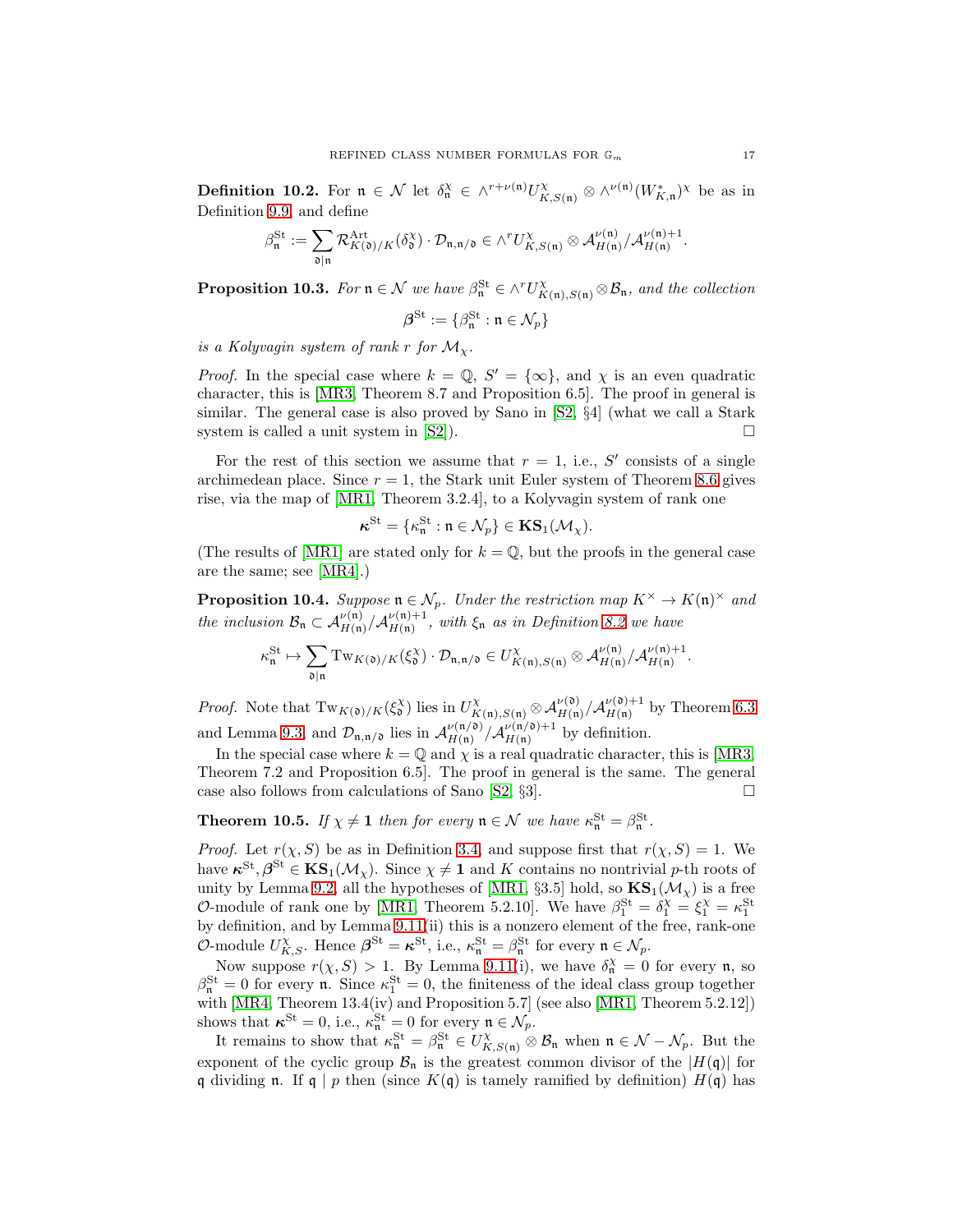order prime to p. Hence  $\mathcal{B}_n$  has order prime to p if  $\mathfrak{n} \in \mathcal{N} - \mathcal{N}_p$ , so  $\mathcal{B}_n \otimes \mathcal{O} = 0$  and  $\kappa_n^{\text{St}} = \beta_n^{\text{St}} = 0$ . This completes the proof.

<span id="page-17-2"></span>**Theorem 10.6.** Suppose that  $|S'| = 1$ , that Conjectures St( $K/k$ ) and St( $K(\mathfrak{n})/k$ ) *hold for every* n*, and that at least one of the following holds:*

- (a)  $\chi \neq 1$ ,
- (b)  $\chi = 1$  *and*  $|S S'| \geq 2$ ,
- (c)  $\chi = 1$  *and* k has more than one archimedean place,

*Then for every*  $\mathfrak{n} \in \mathcal{N}$ ,

$$
\mathrm{Tw}_{K(\mathfrak{n})/K}(\epsilon^{\chi}_{K(\mathfrak{n}),S(\mathfrak{n}),T,S'})=\mathcal{R}^{\mathrm{Art}}_{K(\mathfrak{n})/K}(\epsilon^{\chi}_{K,S(\mathfrak{n}),T,S'(\mathfrak{n})})
$$

 $\displaystyle{ {in \,} U_{K(\mathfrak{n}),S(\mathfrak{n})} \otimes_{\text{Gal}(K(\mathfrak{n})/k)} W_{K(\mathfrak{n}),S'}^{*} \otimes \mathcal{A}_{H(\mathfrak{n})}^{\nu(\mathfrak{n})} / \mathcal{A}_{H(\mathfrak{n})}^{\nu(\mathfrak{n})+1}}$  $H_{H(n)}^{(\mathfrak{m})+1}$ . In other words, the  $(p, \chi)$  part *of Conjecture* [5.2\(](#page-6-1)*ii*) holds for  $(K(\mathfrak{n})/K/k, S(\mathfrak{n}), T, S')$ .

*Proof.* If  $\chi \neq 1$ , then this follows directly from Theorem [10.5](#page-16-0) by induction on n, using Proposition [10.4](#page-16-1) and Definition [10.2](#page-16-2) for the induction. If  $\chi = 1$ , then this is Theorem [7.2.](#page-10-5)  $\Box$ 

Let 
$$
\Sigma = \Sigma(K/k, T)
$$
 be the set of primes dividing  $[K : k] \prod_{\lambda \in T_K} (\mathbf{N} \lambda - 1)$ .

<span id="page-17-1"></span>**Theorem 10.7.** Suppose that  $|S'| = 1$ , that Conjectures St( $K/k$ ) and St( $K(\mathfrak{n})/k$ ) *hold for every* **n**, and that either k has more than one archimedean place or  $|S| \geq 3$ . *Then Conjecture* [5.2\(](#page-6-1)*ii*) holds for  $(K(\mathfrak{n})/K/k, S(\mathfrak{n}), T, S')$  *away from*  $\Sigma$ *, i.e., for every*  $p \notin \Sigma$  *the leading term formula holds if we tensor with*  $\mathbb{Z}_p$ *.* 

*Proof.* We can apply Theorem [10.6](#page-17-2) for every prime  $p \notin \Sigma$ , and every character χ of Γ. Summing the conclusion of Theorem [10.6](#page-17-2) over all χ gives the equality of Conjecture [5.2\(](#page-6-1)ii) tensored with  $\mathcal{O}$ .

## 11. EVIDENCE IN THE CASE OF GENERAL  $r$

<span id="page-17-0"></span>Keep the notation of the previous sections. When  $r > 1$ , the proof of §[10](#page-15-0) breaks down. Namely, the elements  $\xi_n$  of Definition [8.2](#page-11-3) naturally form an Euler system of rank r, but when  $r > 1$  we do not know how to use this Euler system to produce a Kolyvagin system of rank r. However, using ideas of  $\left[R1, \S6\right]$  and  $\left[Bi\right]$  we define a family of "projectors"  $\Phi$ , each of which maps the collection  $\{\xi_n^{\chi}\}\$  to an Euler system  $\xi_{\Phi}^{\text{St}}$  of rank one, and maps the rank-r Kolyvagin system  $\beta^{\text{St}}$  to a rank-one Kolyvagin system  $\beta_{\Phi}^{\text{St}}$ . We can associate to  $\xi_{\Phi}^{\text{St}}$  a Kolyvagin system  $\kappa_{\Phi}^{\text{St}}$  of rank one, and the arguments of §[10](#page-15-0) will show that  $\beta_{\Phi}^{\text{St}} = \kappa_{\Phi}^{\text{St}}$ . Unwinding the definitions, this shows that the Φ-projection of the leading term formula of Conjecture [5.2](#page-6-1) holds. For this section we make the extra assumptions that

- 
- $S$  contains no primes above  $p$ ,
- $k$  is totally real of degree  $r$  and  $S'$  is the set of its archimedean places,
- Leopoldt's conjecture holds for  $K$ .

In particular K is totally real and  $K/k$  is unramified above p.

<span id="page-17-3"></span>**Definition 11.1.** For every  $\mathfrak{n} \in \mathcal{N}_p$  let  $V_{K(\mathfrak{n})}$  denote the *p*-adic completion of the local units of  $K(\mathfrak{n}) \otimes \mathbb{Q}_p$ , and  $V^*_{K(\mathfrak{n})} := \text{Hom}_{\text{Gal}(K(\mathfrak{n})/k)}(V_{K(\mathfrak{n})}, \mathbb{Z}_p[\text{Gal}(K(\mathfrak{n})/k)]).$  If  $\phi \in V_{K(\mathfrak{n})}^*$ , then  $\tilde{\phi}$  will denote the composition

$$
\tilde{\phi}: U_{K(\mathfrak{n}),S(\mathfrak{n})} \longrightarrow V_{K(\mathfrak{n})} \longrightarrow \mathbb{Z}_p[\mathrm{Gal}(K(\mathfrak{n})/k)].
$$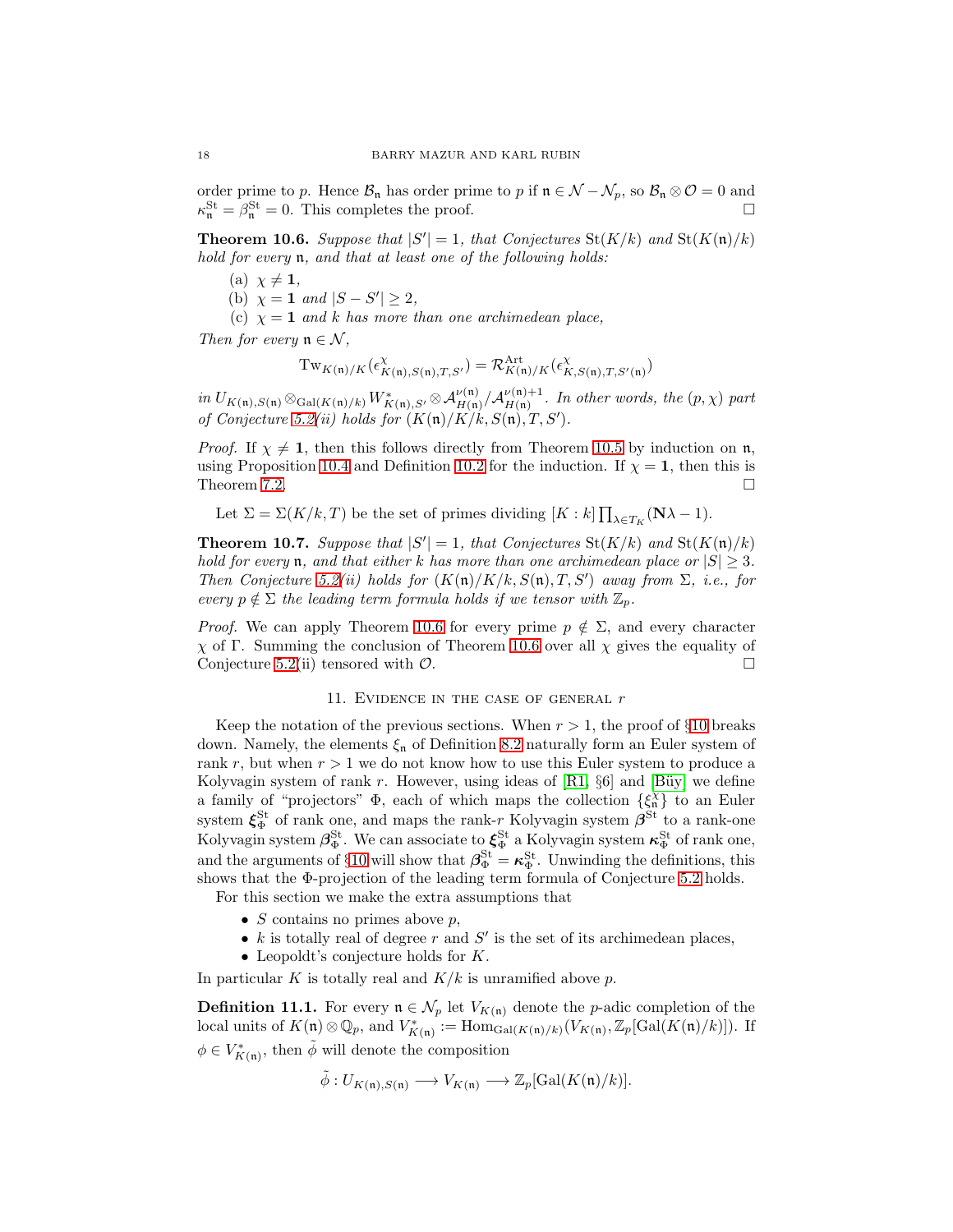Define  $V^*_{\infty} := \varprojlim V^*_{K(\mathfrak{n})}$ , where the inverse limit is taken with respect to the maps  $V^*_{K(\mathfrak{n}\mathfrak{q})} \to V^*_{K(\mathfrak{n})}$  induced by

$$
V_{K(\mathfrak{n})} \subset V_{K(\mathfrak{n}\mathfrak{q})}, \quad \mathbb{Z}_p[\text{Gal}(K(\mathfrak{n}\mathfrak{q})/k)]^{\text{Gal}(K(\mathfrak{n}\mathfrak{q})/K(\mathfrak{n}))} = \mathbb{Z}_p[\text{Gal}(K(\mathfrak{n})/k)].
$$
  
If  $\Phi := \phi_1 \wedge \ldots \wedge \phi_{r-1} \in \wedge^{r-1} V_{\infty}^*$ , with  $\phi_i \in V_{\infty}^*$ , let

 $\phi_{i,K(\mathfrak{n})}: V_{K(\mathfrak{n})} \longrightarrow \mathbb{Z}_p[\mathrm{Gal}(K(\mathfrak{n})/k)]$ 

denote the projection of  $\phi_i$  to  $V^*_{K(\mathfrak{n})}$ , let

$$
\tilde{\Phi}_{K(\mathfrak{n})} := \tilde{\phi}_{1,K(\mathfrak{n})} \wedge \cdots \wedge \tilde{\phi}_{r-1,K(\mathfrak{n})} : \wedge^{r,0} U_{K(\mathfrak{n}),S(\mathfrak{n})} \longrightarrow U_{K(\mathfrak{n}),S(\mathfrak{n})}
$$

be the map of Definition [A.1](#page-20-4) (combined with Lemmas [A.4](#page-20-3) and [A.5\)](#page-20-5), and let

$$
\mathcal{L}_{\Phi} := \cap_i \ker(\phi_{i,K}) \subset V_K.
$$

Using the identification  $V_K^{\chi} \subset \bigoplus_{\mathfrak{p} | p} H^1(k_{\mathfrak{p}}, \mathcal{M}_{\chi})$  of Proposition [8.5,](#page-12-0) we define a Selmer structure (see [\[MR4,](#page-21-9) Definition 2.1] or [\[MR1,](#page-21-6) Definition 2.1.1])  $\mathcal{F}_{\Phi}$  on  $\mathcal{M}_{\chi}$ by modifying the natural Selmer structure  $\mathcal{F}_{ur}$  of [\[MR4,](#page-21-9) §5.2] at primes above p, namely we set

$$
\oplus_{\mathfrak{p}|p} H^1_{\mathcal{F}_{\Phi}}(k_{\mathfrak{p}}, \mathcal{M}_{\chi}) := \mathcal{L}_{\Phi}^{\chi} \subset V_K^{\chi} \subset \oplus_{\mathfrak{p}|p} H^1(k_{\mathfrak{p}}, \mathcal{M}_{\chi}).
$$

Let  $\xi_n \in \wedge^{r,0} U_{K(n),S(n)}$  be as in Definition [8.2,](#page-11-3) and recall the Kolyvagin system  $\boldsymbol{\beta}^{\mathrm{St}} = \{\beta^{\mathrm{St}}_{\mathfrak{n}} : \mathfrak{n} \in \mathcal{N}_p\} \in \mathbf{KS}_r(\mathcal{M}_\chi)$  of Definition [10.2](#page-16-2) and Proposition [10.3.](#page-16-3)

<span id="page-18-0"></span>**Proposition 11.2.** *Suppose*  $\Phi := \phi_1 \wedge \ldots \wedge \phi_{r-1} \in \wedge^{r-1} V^*_{\infty}$ .

- (i) The collection  $\{\tilde{\Phi}_{K(\mathfrak{n})}(\xi_{\mathfrak{n}}^{\chi}) \in U_K^{\chi}$  $K_{K(\mathfrak{n}),S(\mathfrak{n})}$  :  $\mathfrak{n} \in \mathcal{N}_p$  *is an Euler system of rank one for the representation*  $\mathcal{M}_{\chi}$ .
- (ii) Let  $\kappa_{\Phi}^{\text{St}} = \{\kappa_{\Phi,\mathfrak{n}}^{\text{St}} : \mathfrak{n} \in \mathcal{N}_p\} \in \text{KS}_1(\mathcal{M}_\chi)$  be the Kolyvagin system of rank *one attached to the Euler system of (i) by* [\[MR1,](#page-21-6) Theorem 3.2.4]*. Then*  $\kappa_{\Phi}^{\text{St}} \in \text{KS}_{1}(\mathcal{M}_{\chi}, \mathcal{F}_{\Phi})$ , where  $\mathcal{F}_{\Phi}$  is the Selmer structure of Definition [11.1.](#page-17-3)
- (iii) *The collection*  $\beta_{\Phi}^{St} := {\{\tilde{\Phi}_K(\beta_{\mathfrak{n}}^{St}) : \mathfrak{n} \in \mathcal{N}_p\}}$  *is a Kolyvagin system of rank one for*  $(\mathcal{M}_{\gamma}, \mathcal{F}_{\Phi})$ *.*

*Proof.* The first assertion is proved in [\[R1,](#page-21-10) Proposition 6.6]. Both (i) and (ii) are proved in [\[B¨uy,](#page-21-18) Proposition 2.2 and Theorem 2.19]. Assertion (iii) follows from Proposition [10.3](#page-16-3) by direct calculation.

<span id="page-18-2"></span>**Proposition 11.3.** Suppose  $\Phi := \phi_1 \wedge \ldots \wedge \phi_{r-1} \in \wedge^{r-1} V^*_{\infty}$  and  $\mathfrak{n} \in \mathcal{N}_p$ . Under *the restriction map*  $K^{\times} \to K(\mathfrak{n})^{\times}$  *and the inclusion*  $\mathcal{B}_{\mathfrak{n}} \subset \mathcal{A}_{H(\mathfrak{n})}^{\nu(\mathfrak{n})}/\mathcal{A}_{H(\mathfrak{n})}^{\nu(\mathfrak{n})+1}$  $\frac{\nu(\mathfrak{n})+1}{H(\mathfrak{n})}$ , we have

$$
\kappa_{\Phi,\mathfrak{n}}^{St}\mapsto\sum_{\mathfrak{d}\mid\mathfrak{n}}\mathrm{Tw}_{K(\mathfrak{d})/K}(\tilde{\Phi}_{K(\mathfrak{d})}(\xi_{\mathfrak{d}}^{\chi}))\cdot\mathcal{D}_{\mathfrak{n},\mathfrak{n}/\mathfrak{d}}\in U_{K(\mathfrak{n}),S(\mathfrak{n})}^{\chi}\otimes \mathcal{A}_{H(\mathfrak{n})}^{\nu(\mathfrak{n})}/\mathcal{A}_{H(\mathfrak{n})}^{\nu(\mathfrak{n})+1}.
$$

*Proof.* The proof is similar to Proposition [10.4,](#page-16-1) or see [\[S2,](#page-21-17) §3].

<span id="page-18-1"></span>**Theorem 11.4.** Suppose  $\Phi := \phi_1 \wedge \ldots \wedge \phi_{r-1} \in \wedge^{r-1} V^*_{\infty}$ . If  $\chi \neq 1$  then for every  $\mathfrak{n} \in \mathcal{N}$  we have  $\kappa_{\Phi,\mathfrak{n}}^{\mathrm{St}} = \tilde{\Phi}_K(\beta_{\mathfrak{n}}^{\mathrm{St}})$ .

*Proof.* The proof is similar to that of Theorem [10.5.](#page-16-0)

Let  $r(\chi, S)$  be as in Definition [3.4,](#page-3-0) and suppose first that  $r(\chi, S) = r$  and  $\phi_{1,K},\ldots,\phi_{r-1,K}$  are  $\mathbb{Z}_p$ -linearly independent. We have  $\kappa_{\Phi}^{\text{St}},\beta_{\Phi}^{\text{St}} \in \mathbf{KS}_1(\mathcal{M}_{\chi},\mathcal{F}_{\Phi})$ by Proposition [11.2.](#page-18-0) The core rank of  $(\mathcal{M}_{\chi}, \mathcal{F}_{\Phi})$  is one by [Büy, Proposition 1.8]. All the hypotheses of [\[MR1,](#page-21-6) §3.5] hold, so  $\mathbf{KS}_1(\mathcal{M}_\chi, \mathcal{F}_\Phi)$  is a free  $\mathcal{O}\text{-module of rank}$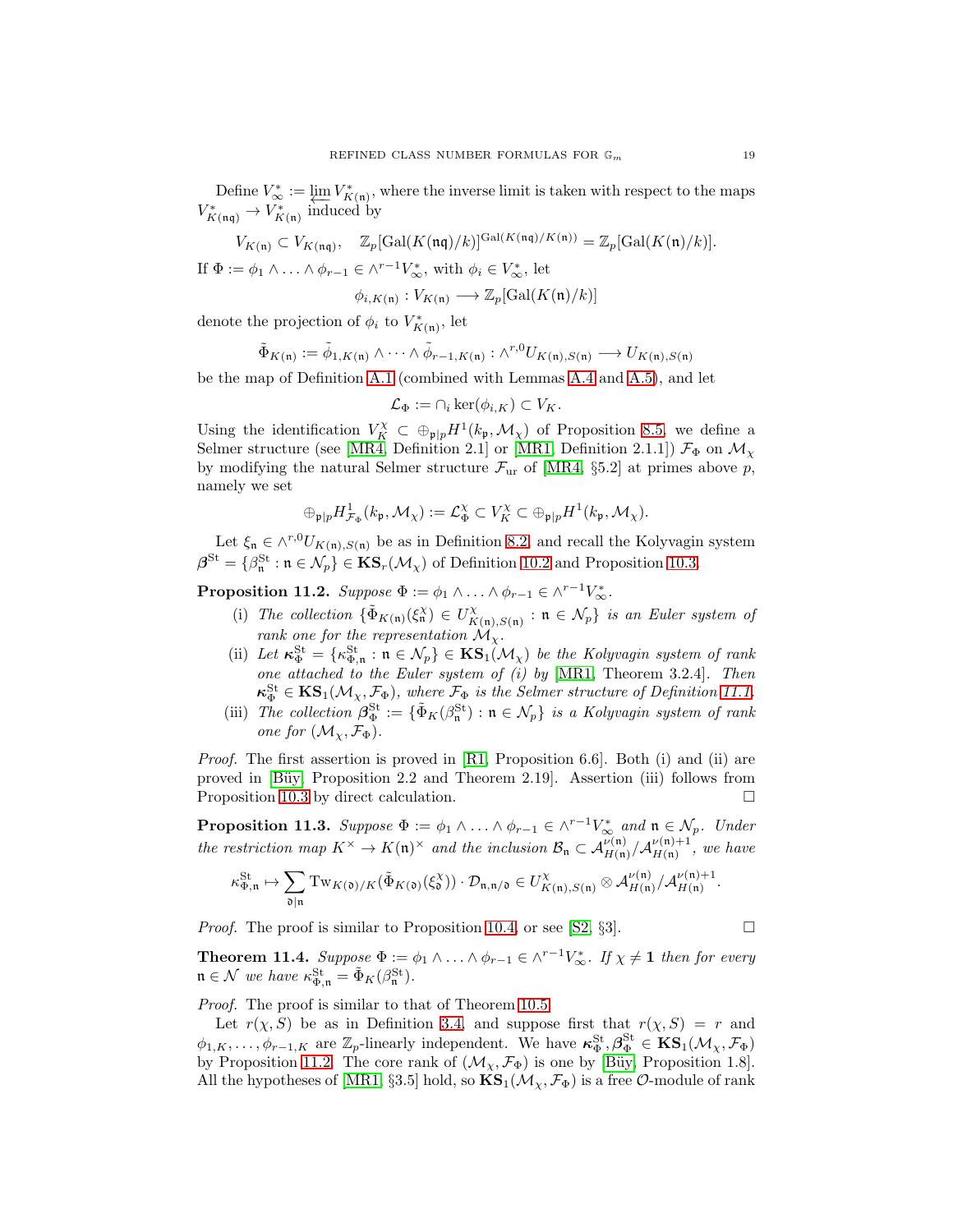one by [\[MR1,](#page-21-6) Theorem 5.2.10]. We have  $\tilde{\Phi}_K(\beta_1^{\text{St}}) = \tilde{\Phi}_K(\delta_1^{\text{X}}) = \tilde{\Phi}_K(\xi_1^{\text{X}}) = \kappa_{\Phi,1}^{\text{St}}$  by definition, and it follows from Lemma 9.11(ii), our assumption on the independence of the  $\phi_{i,K}$ , and Leopoldt's conjecture that this has infinite order in  $\mathcal{L}_{\Phi}^{\chi}$ . Hence  $\beta_{\Phi}^{\text{St}} = \kappa_{\Phi}^{\text{St}}$ , i.e.,  $\kappa_{\Phi,\mathfrak{n}}^{\text{St}} = \tilde{\Phi}_{K}(\beta_{\mathfrak{n}}^{\text{St}})$  for every  $\mathfrak{n} \in \mathcal{N}_{p}$ .

Now suppose that either  $r(\chi, S) > r$  or the  $\phi_{i,K}$  are linearly dependent. In the former case Lemma 9.11(i) shows that  $\delta_n^{\chi} = 0$  for every n, and in the latter case  $\tilde{\Phi}_K = 0$ , so in either case  $\tilde{\Phi}_K(\beta_n^{\text{St}}) = 0$  for every **n**. Since  $\kappa_{\Phi,1}^{\text{St}} = 0$ , the finiteness of the ideal class group together with [\[MR4,](#page-21-9) Theorem 13.4(iv) and Proposition 5.7] (see also  $[MR1, Theorem 5.2.12]$ ) and Leopoldt's conjecture (see  $[Biiy, Remark 1.7]$ ) shows that  $\kappa_{\Phi}^{\text{St}} = 0$ , i.e.,  $\kappa_{\Phi,\mathfrak{n}}^{\text{St}} = 0$  for every  $\mathfrak{n} \in \mathcal{N}_p$ .

It remains to show that  $\kappa_n^{\text{St}} = \beta_n^{\text{St}} \in U_{K,S(n)}^{\chi} \otimes \mathcal{B}_n$  when  $\mathfrak{n} \in \mathcal{N} - \mathcal{N}_p$ . This follows exactly as in the proof of Theorem [10.5,](#page-16-0) since  $\mathcal{B}_n$  has order prime to p if  $n \in \mathcal{N} - \mathcal{N}_p$ . This completes the proof.

<span id="page-19-1"></span>**Theorem 11.5.** Suppose that Conjectures  $\text{St}(K/k)$  and  $\text{St}(K(\mathfrak{n})/k)$  hold for every  $\mathfrak{n},$  and either  $\chi \neq \mathbf{1}$  or  $|S - S'| \geq 2$ . Then for every  $\Phi := \phi_1 \wedge \ldots \wedge \phi_{r-1} \in \wedge^{r-1} V^*_{\infty}$ *and every*  $\mathfrak{n} \in \mathcal{N}$ ,

$$
\tilde{\Phi}_{K(\mathfrak{n})}(\mathrm{Tw}_{K(\mathfrak{n})/K}(\epsilon^{\chi}_{K(\mathfrak{n}),S(\mathfrak{n}),T,S'})) = \tilde{\Phi}_{K(\mathfrak{n})}(\mathcal{R}_{K(\mathfrak{n})/K}^{\mathrm{Art}}(\epsilon^{\chi}_{K,S(\mathfrak{n}),T,S'(\mathfrak{n})}))
$$

*in*  $U_{K(\mathfrak{n}),S(\mathfrak{n})} \otimes_{\mathrm{Gal}(K(\mathfrak{n})/k)} W^*_{K(\mathfrak{n}),S'} \otimes \mathcal{A}_{H(\mathfrak{n})}^{\nu(\mathfrak{n})}/\mathcal{A}_{H(\mathfrak{n})}^{\nu(\mathfrak{n})+1}$  $\frac{\partial \nu(\mathfrak{n})+1}{\partial H(\mathfrak{n})}$ . In other words, the  $\tilde{\Phi}_{K(\mathfrak{n})}$ *projection of the*  $\chi$  *part of Conjecture* [5.2\(](#page-6-1)*ii*) holds for  $(K(\mathfrak{n})/K/k, S(\mathfrak{n}), T, S')$ .

*Proof.* If  $\chi \neq 1$ , then this follows directly from Theorem [11.4](#page-18-1) by induction on n, using Proposition [11.3](#page-18-2) and Definition [10.2](#page-16-2) for the induction. If  $\chi = 1$ , then this is Theorem [7.2.](#page-10-5)  $\Box$ 

Let  $\Sigma = \Sigma(K/k, S, T)$  be the set of rational primes dividing

$$
[K:k] \prod_{\lambda \in S-S'} \mathbf{N} \lambda \prod_{\lambda \in T_K} (\mathbf{N} \lambda - 1).
$$

Theorem 11.6. *Suppose that* k *is totally real,* S ′ *is the set of all archimedean places of* k, Conjectures  $\text{St}(K/k)$  and  $\text{St}(K(\mathfrak{n})/k)$  hold for every **n**, Leopoldt's conjecture *holds for* K, and  $|S - S'| \geq 2$ . Then for every  $p \notin \Sigma$ , every  $\Phi \in \wedge^{r-1}V^*_{\infty}$ , and every  $\mathfrak{n} \in \mathcal{N}$ *, we have* 

$$
\tilde{\Phi}_{K(\mathfrak{n})}(\mathrm{Tw}_{K(\mathfrak{n})/K}(\epsilon_{K(\mathfrak{n}),S(\mathfrak{n}),T,S'})) = \tilde{\Phi}_{K(\mathfrak{n})}(\mathcal{R}_{K(\mathfrak{n})/K}^{\mathrm{Art}}(\epsilon_{K,S(\mathfrak{n}),T,S'(\mathfrak{n})})).
$$

*In other words, for every*  $\Phi \in \wedge^{r-1}V^*_{\infty}$  *the leading term formula of Conjecture*  $5.2(ii)$  $5.2(ii)$  holds for  $(K(\mathfrak{n})/K/k, S(\mathfrak{n}), T, S')$  after applying  $\tilde{\Phi}_{K(\mathfrak{n})}$ .

*Proof.* We can apply Theorem [11.5](#page-19-1) for every prime  $p \notin \Sigma$ , and every character  $\chi$  of Γ. Summing the conclusion of Theorem [11.5](#page-19-1) over all  $\chi$  gives the  $\tilde{\Phi}_{K(n)}$ -projection of Conjecture [5.2\(](#page-6-1)ii) tensored with  $\mathcal{O}$ .

#### Appendix A. Exterior algebras and determinants

<span id="page-19-0"></span>Let O be an integral domain with field of fractions F, and let  $R = \mathcal{O}[\Gamma]$  with a finite abelian group Γ.

If M is an R-module, we let  $M^* := \text{Hom}_R(M, R)$ , and  $\overline{M}$  will denote the image of M in  $M \otimes_{\mathcal{O}} F$ . If  $\rho \in R$ , then  $M[\rho]$  denotes the kernel of multiplication by  $\rho$  in M.

Fix for this appendix an R-module M of finite type.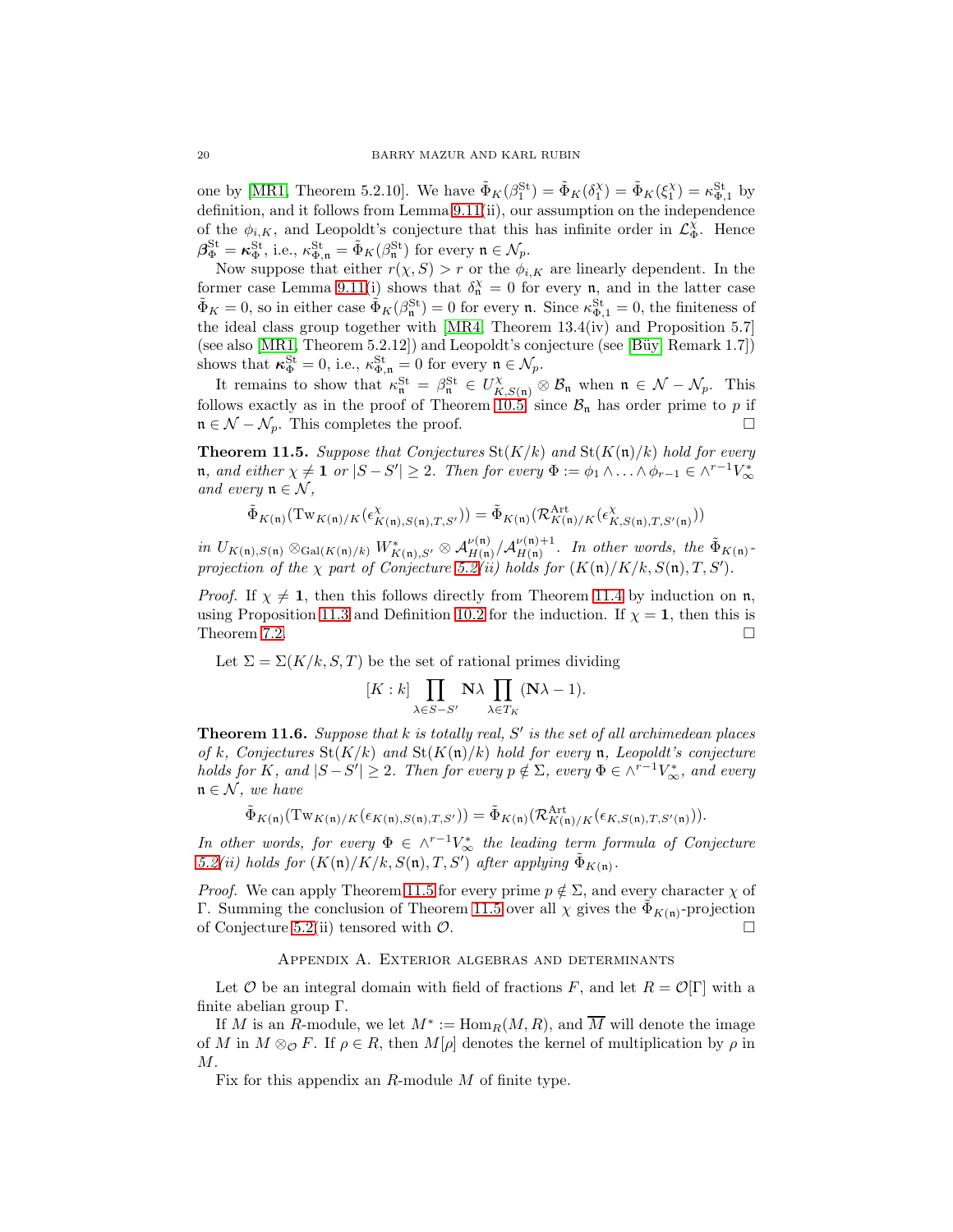<span id="page-20-4"></span>**Definition A.1.** If  $r \geq 0$ , then  $\wedge^r M$  (or  $\wedge_R^r M$ , if we need to emphasize the ring  $R$ ) will denote the r-th exterior power of  $M$  in the category of  $R$ -modules, with the convention that  $\wedge^0 M = R$ . If  $\psi \in M^*$  and  $r \geq 1$ , we view  $\psi \in \text{Hom}(\wedge^r M, \wedge^{r-1} M)$ by

$$
\psi(m_1 \wedge \cdots \wedge m_r) := \sum_{i=1}^r (-1)^{i+1} \psi(m_i) (m_1 \wedge \cdots \wedge m_{i-1} \wedge m_{i+1} \wedge \cdots \wedge m_r).
$$

If  $\psi \in \wedge^s M^*$  with  $s \leq r$ , we view  $\psi \in \text{Hom}(\wedge^r M, \wedge^{r-s} M)$  by

<span id="page-20-2"></span>
$$
(\psi_1 \wedge \cdots \wedge \psi_s)(\mathbf{m}) := \psi_s \circ \psi_{s-1} \circ \cdots \circ \psi_1(\mathbf{m}).
$$

In particular

(A.2) 
$$
(\phi_1 \wedge \cdots \wedge \phi_r)(m_1 \wedge \cdots \wedge m_r) = \det(\phi_i(m_j)).
$$

<span id="page-20-0"></span>**Definition A.3.** For every  $r \geq 0$ , define

$$
\wedge^{r,0}M:=\{\mathbf{m}\in\overline{\wedge^rM}:\boldsymbol{\psi}(\mathbf{m})\in R\text{ for every }\boldsymbol{\psi}\in\wedge^rM^*\}.
$$

In other words,  $\wedge^{r,0}M$  is the dual lattice to  $\overline{\wedge^rM^*}$  in  $\wedge^rM \otimes F$ .

<span id="page-20-3"></span>**Lemma A.4.** *We have*  $\overline{\wedge^r M} \subset \wedge^{r,0} M$ *, with equality if*  $|\Gamma| \in \mathcal{O}^\times$  *or if*  $r = 1$ *.* 

*Proof.* The inclusion follows directly from the definition, and for the rest see [\[R1,](#page-21-10) Proposition 1.2. (If  $|\Gamma| \in \mathcal{O}^\times$  the equality holds because  $\overline{M}$  is a projective R- $\Box$  module.)  $\Box$ 

<span id="page-20-5"></span>**Lemma A.5.** *If*  $\mathbf{m} \in \wedge^{r,0}M$  *and*  $\boldsymbol{\psi} \in \wedge^s M^*$  *with*  $s \leq r$ *, then*  $\boldsymbol{\psi}(\mathbf{m}) \in \wedge^{r-s,0}M$ *.* 

*Proof.* If  $\psi' \in \wedge^{r-s}M^*$  then  $\psi'(\psi(\mathbf{m})) = (\psi \wedge \psi')(\mathbf{m}) \in R$  because  $\mathbf{m} \in \wedge^{r,0}M$ , so  $\psi \wedge \mathbf{m} \in \wedge^{r-s,0}M$  by definition.

<span id="page-20-1"></span>Proposition A.6. *Suppose* M *is an* R*-module that is projective as an* O*-module, and B is an*  $\mathcal{O}\text{-}module.$  *For every*  $s \leq r$  *and*  $\rho \in F[\Gamma]$ *, the construction of Definition [A.1](#page-20-4) induces a canonical pairing*

$$
(\wedge^{r,0}M)[\rho] \times \wedge^{r-s} \text{Hom}_R(M, R \otimes_{\mathcal{O}} B) \longrightarrow (\wedge^{s,0}M)[\rho] \otimes_{\mathcal{O}} B^{\otimes (r-s)}.
$$

*In particular, when*  $s = 0$  *this pairing takes values in*  $R[\rho] \otimes_{\mathbb{Z}} B^{\otimes r}$ *.* 

*Proof.* There are natural isomorphisms

$$
\operatorname{Hom}_R(M,R) \cong \operatorname{Hom}_{\mathcal{O}}(M,\mathcal{O}), \quad \operatorname{Hom}_R(M,R \otimes_{\mathcal{O}} B) \cong \operatorname{Hom}_{\mathcal{O}}(M,B).
$$

Since  $M$  is a projective  $\mathcal{O}$ -module, the natural map

$$
M^* \otimes_{\mathcal{O}} B \longrightarrow \text{Hom}_R(M, R \otimes_{\mathcal{O}} B)
$$

is an isomorphism. This isomorphism gives the first map of

$$
(\wedge^{r,0}M)[\rho] \times \wedge^{r-s} \text{Hom}_R(M, R \otimes_{\mathcal{O}} B) \xrightarrow{\sim} (\wedge^{r,0}M)[\rho] \times \wedge^{r-s}(M^* \otimes_{\mathcal{O}} B_n)
$$

$$
\longrightarrow (\wedge^{r,0}M)[\rho] \times (\wedge^{r-s}M^*) \otimes_{\mathcal{O}} B^{\otimes (r-s)}
$$

$$
\longrightarrow (\wedge^{s,0}M)[\rho] \otimes_{\mathcal{O}} B^{\otimes (r-s)}
$$

and the last map comes from Definition [A.1,](#page-20-4) using Lemma [A.5.](#page-20-5)

If  $s = 0$ , then  $\wedge^{0,0} M = R$  by definition.